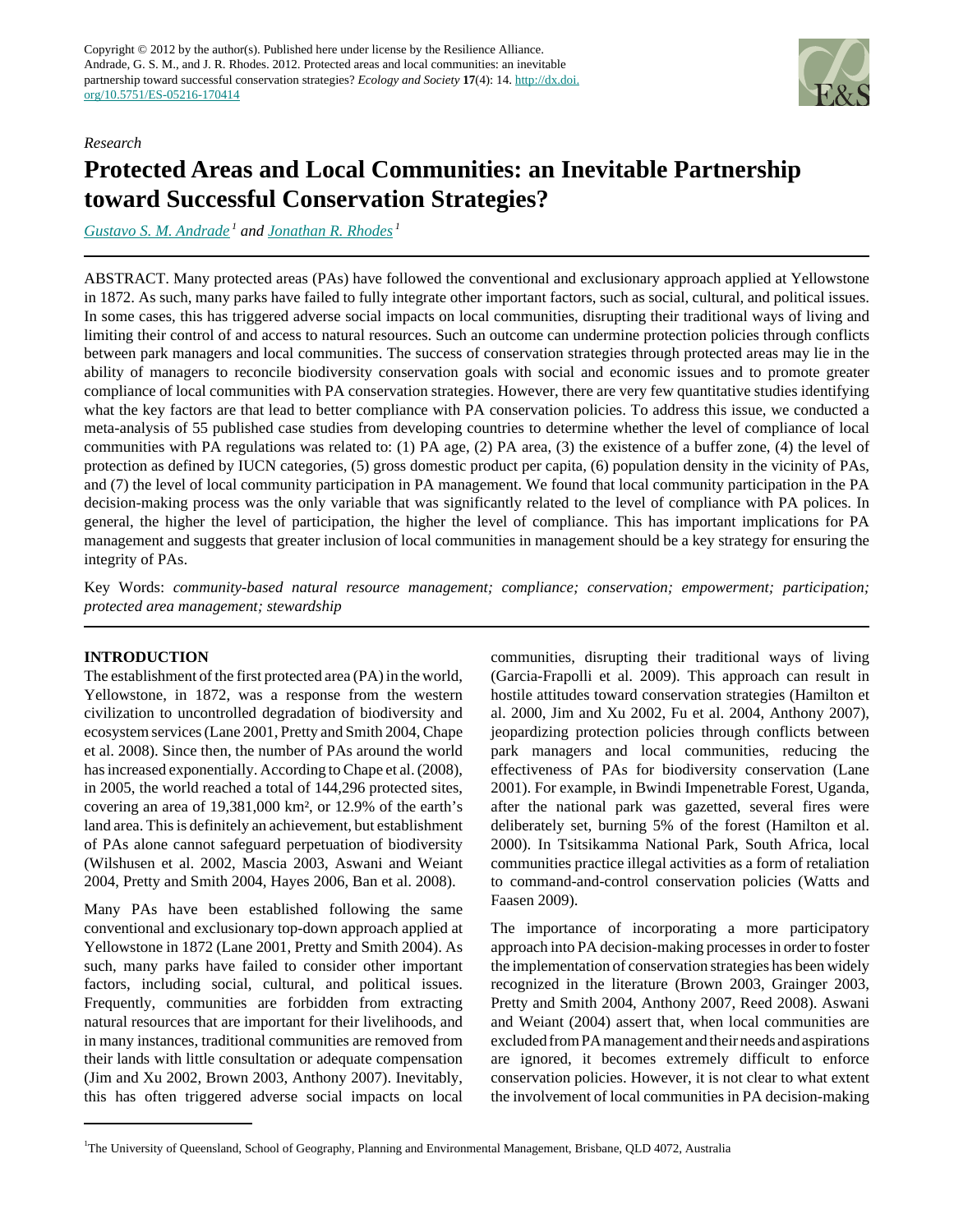processes in general contributes to enhancing compliance of local communities with PA policies (Wilshusen et al. 2002, Mascia 2003, Pretty and Smith 2003, Aswani and Weiant 2004, Hayes 2006, Ban et al. 2008).

There is some evidence suggesting that local communities are more likely to comply and to commit themselves to long-term conservation strategies when their knowledge and opinions are incorporated into PA decision-making processes (Mascia 2003, Fu et al. 2004, Pretty and Smith 2004, Gelcich et al. 2005). On the other hand, others have suggested that enforcement is the cornerstone for the success of conservation in PAs (Bruner et al. 2001, Lock and Dearden 2005). Therefore, despite extensive knowledge about PA management (Chape et al. 2008), there is still little agreement about how compliance with PA policies could be better achieved. Consequently, a critically important question is, "What are the factors that influence and enhance compliance of communities with PA policies?" Although many case studies have individually assessed this question for specific PAs, few quantitative studies have attempted to make general statements about the factors that lead to better compliance with PA conservation management plans.

We specifically addressed this issue by conducting a metaanalysis of 55 published studies on PAs from developing countries where anthropogenic activities are an important component of the pressures on those reserves. Based on data collected from these studies, we used regression analysis to determine whether the level of compliance was correlated with: local community participation in PA management, age of PA, area of PA, the existence of buffer zones, International Union for Conservation of Nature (IUCN) PA category, gross domestic product (GDP) purchasing power parity (PPP) per capita, or human population density.

#### **METHODS**

We conducted a systematic review and meta-analysis of relevant published studies on PAs and extracted specific information from these studies to allow us to identify which factors may influence the level of community compliance with PA regulations. From the studies identified in the review, we extracted information on the level of compliance (the dependent variable) and identified a range of factors (the independent variables) we considered likely to determine compliance levels. We then statistically tested for relationships among compliance and the independent variables using regression. The aim of our meta-analysis was to combine multiple studies to reach consistent and general conclusions (Petitti 2000).

In order to select relevant independent variables, we first defined four major factors considered likely to influence the level of compliance. These were: (1) PA characteristics; (2) social characteristics; (3) availability of resources; and (4) PA management approach. We then chose specific variables to represent each group (Table 1).

**Table 1.** Variables hypothesized to influence compliance with protected area (PA) policies and categorized into four key types of factors

| Factor                       | Variable                                                                                                                       | Source                                                                  |
|------------------------------|--------------------------------------------------------------------------------------------------------------------------------|-------------------------------------------------------------------------|
| PA characteristics           | Age<br>Area<br>Existence of buffer zones<br><b>IUCN</b> category                                                               | WDPA 2009<br>published studies<br>identified in<br>systematic review    |
| Social<br>characteristics    | Population density<br>Country adult literacy rates                                                                             | CIESIN and CIAT<br>2005<br>International<br>Monetary Fund<br>(IMF) 2011 |
| Availability of<br>resources | GDP PPP (purchasing power<br>parity) per capita<br>PA budget per country<br>PA staff number per km <sup>2</sup> per<br>country | <b>IMF 2011</b><br>James et al. 1999<br>James et al. 1999               |
| PA management<br>approach    | Level of local community<br>participation in PA<br>management                                                                  | Published studies<br>identified in<br>systematic review                 |

The variables chosen to represent each group were identified based on a priori hypotheses about the likely drivers of compliance. For instance, PA age was selected because there is an assumption that management will improve over time, and therefore, older PAs are likely to be more efficient than those more recently established (Dudley et al. 2007). Likewise, PA budget, staff, and size have also been selected due to their interconnection with the effectiveness of PA management in the long term (James et al. 1999, Dudley et al. 2007). In developing countries, larger PAs areas require a proportionally large amount of investments, and usually, such countries constantly face funding deficits (James et al. 1999, Bruner et al. 2004, Dudley et al. 2007). In addition, according to James et al. (1999), PA managers are likely to invest more on staffing with their available budget. Moreover, population density was selected because population pressure on natural resources might cause extensive ecological degradation (Mayaka 2002). Therefore, population density could be a crucial predictor influencing local communities' compliance with PA policies. GDP PPP per capita and adult literacy rates were included because we believe that richer countries tend to have a more educated population, facilitating active community engagement in decision-making processes, which might influence compliance with PA policies (Reed 2008,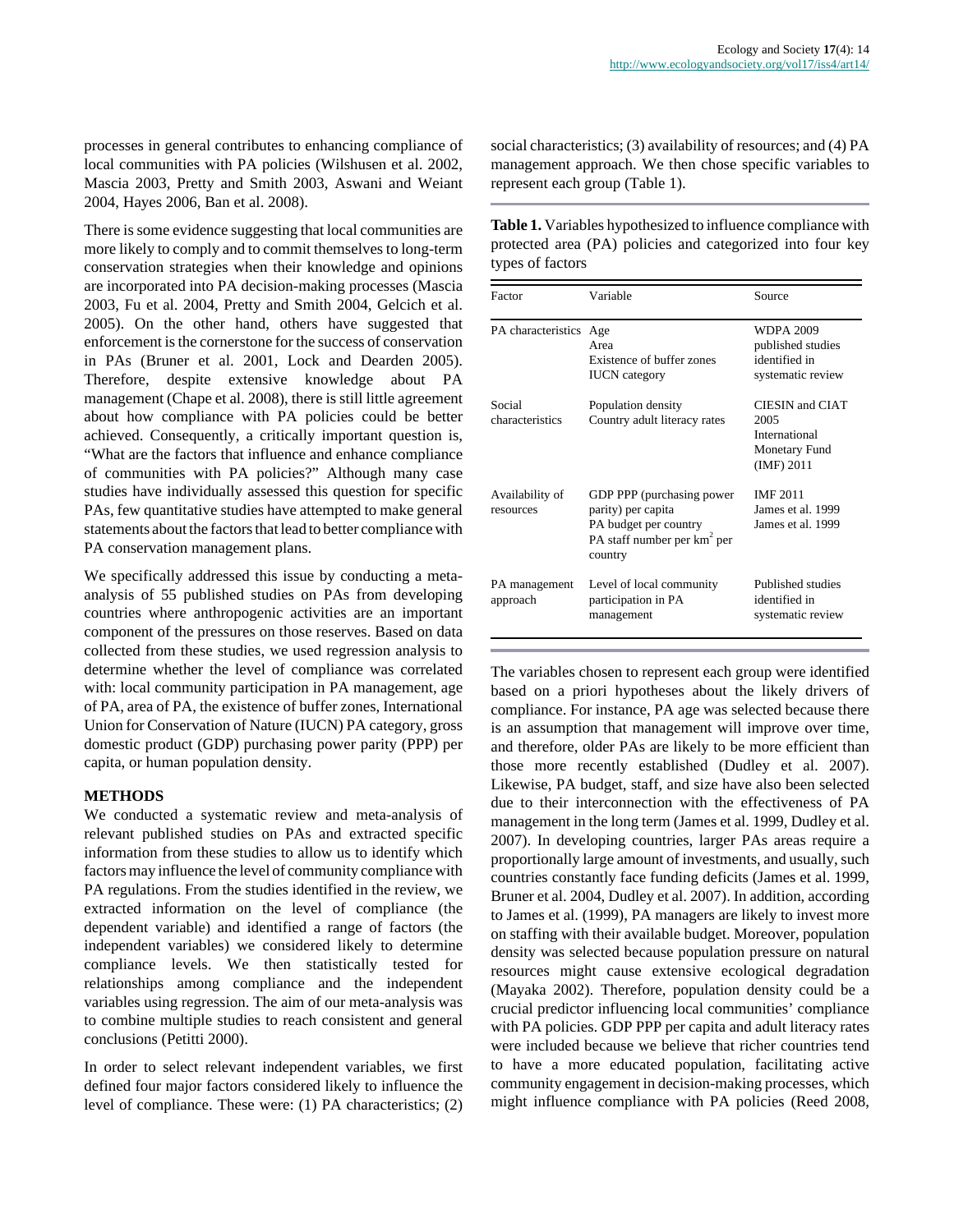Sultana and Abeyasekera 2008). IUCN category was selected because it represents the intended level of protection according to the management objectives of each PA. The category is recognized by international bodies such as the United Nations and many national governments (IUCN 2011). This variable could, therefore, be vital when measuring the level of compliance with PA policies. We included buffer zones in our analysis because they are often used as an outreach tool to minimize impacts of PA implementation on locals (Wells and Brandon 1993, Lynagh and Urich 2002). Therefore, how locals accept this resource area could be an important predictor influencing the level of local communities' compliance with PA policies. Finally, the level of local community participation in PA management seems to be a crucial factor for the longterm success of conservation strategies on PAs, influencing the level of local community compliance with PA policies. Note that analysis of the global drivers of pressure on natural resources is beyond the scope of this study. Therefore, we only consider local factors.

To select studies for inclusion in the meta-analysis and to minimize bias, we used the approach of Pullin and Stewart (2006). We searched the ISI Web of Science and Science Direct databases and published books to identify relevant studies. Initially, we used the key words: "protected areas," "local communities," "participation," "conflicts," "comanagement," "participatory approach," "conservation," "attitude," "perception," "case study," "livelihood," and "community-based natural resource management" in different combinations to search for articles. After reading abstracts, we initially deemed 80 articles to be relevant.

Pullin and Stewart (2006) recommend that, in order to select relevant articles from a large number, it is vital to apply exclusion and inclusion filters, or criteria. We applied two filters as follows:

First, from those 80 articles found in the first search, we read the study area description to make sure that it contained sufficient information to characterize the PA in terms of PA age, area, IUCN category (IUCN 2011), and whether a buffer zone exists, or that this information was available through ancillary sources such as the World Database on Protected Areas (WDPA 2009). Case studies for which we could not find the majority of this information were rejected. The number of relevant articles dropped from 80 to 50 after applying this filter.

Second, we read, in depth, all 50 remaining articles to certify that they were relevant to our question. We rejected articles that did not explain specifically the level of compliance of local communities and the community's level of participation in PA management. After applying this filter, the number of studies dropped from 50 to 35.

We then conducted a manual search for case studies in published books and the reference lists in the selected articles. After this process, we applied the above two filters to the selected articles again, resulting in a further 20 articles. Therefore, in total, we incorporated 55 relevant case studies in the meta-analysis.

Next, we developed qualitative criteria for categorizing the level of community compliance with PA policies into "high," "moderate," and "low" categories (Table 2) and for categorizing local community participation in PA management into "included," "partially included," and "excluded" categories (Table 3). For each study, we identified whether a buffer zone had been adopted or not. We also determined whether the park was classified as an IUCN category I–IV (stricter protection) or IUCN category V–VI (multi-use) to represent the level of protection of each PA (IUCN 2011; [http://www.iucn.org/about/work/programmes/](http://www.iucn.org/about/work/programmes/pa/pa_products/wcpa_categories/) [pa/pa\\_products/wcpa\\_categories/](http://www.iucn.org/about/work/programmes/pa/pa_products/wcpa_categories/)).

**Table 2.** Definitions for level of compliance of local communities with protected area (PA) policies

| Subcategory | Explanation                                                                                                                                                                                                               |
|-------------|---------------------------------------------------------------------------------------------------------------------------------------------------------------------------------------------------------------------------|
| High        | Locals accept park policies and illegal activities rarely<br>occur—and/or—Locals are satisfied with PA<br>management.                                                                                                     |
| Moderate    | Most locals respect the PA policies, but still there are<br>illegal activities, especially the collection of some<br>particular forest products—and/or—Local community is<br>not completely satisfied with PA management. |
| Low.        | Policies are not respected by local communities and<br>illegal activities are common—and/or—Locals are<br>dissatisfied with PA management.                                                                                |

**Table 3.** Definitions for level of local community participation in protected area (PA) management

| Subcategory           | Explanation                                                                                                                                                                                   |
|-----------------------|-----------------------------------------------------------------------------------------------------------------------------------------------------------------------------------------------|
| Included              | Local communities have effective participation in PA<br>management and decision making, managing the<br>reserve's future together with other stakeholders.                                    |
| Partially<br>Included | PA managers listen to locals' complaints, and there is also<br>an attempt to develop alternative economic incentives<br>within the community. However, this lacks community<br>participation. |
| Excluded              | Neither the problems of local communities, nor their<br>needs, are being addressed or assessed by PA managers.                                                                                |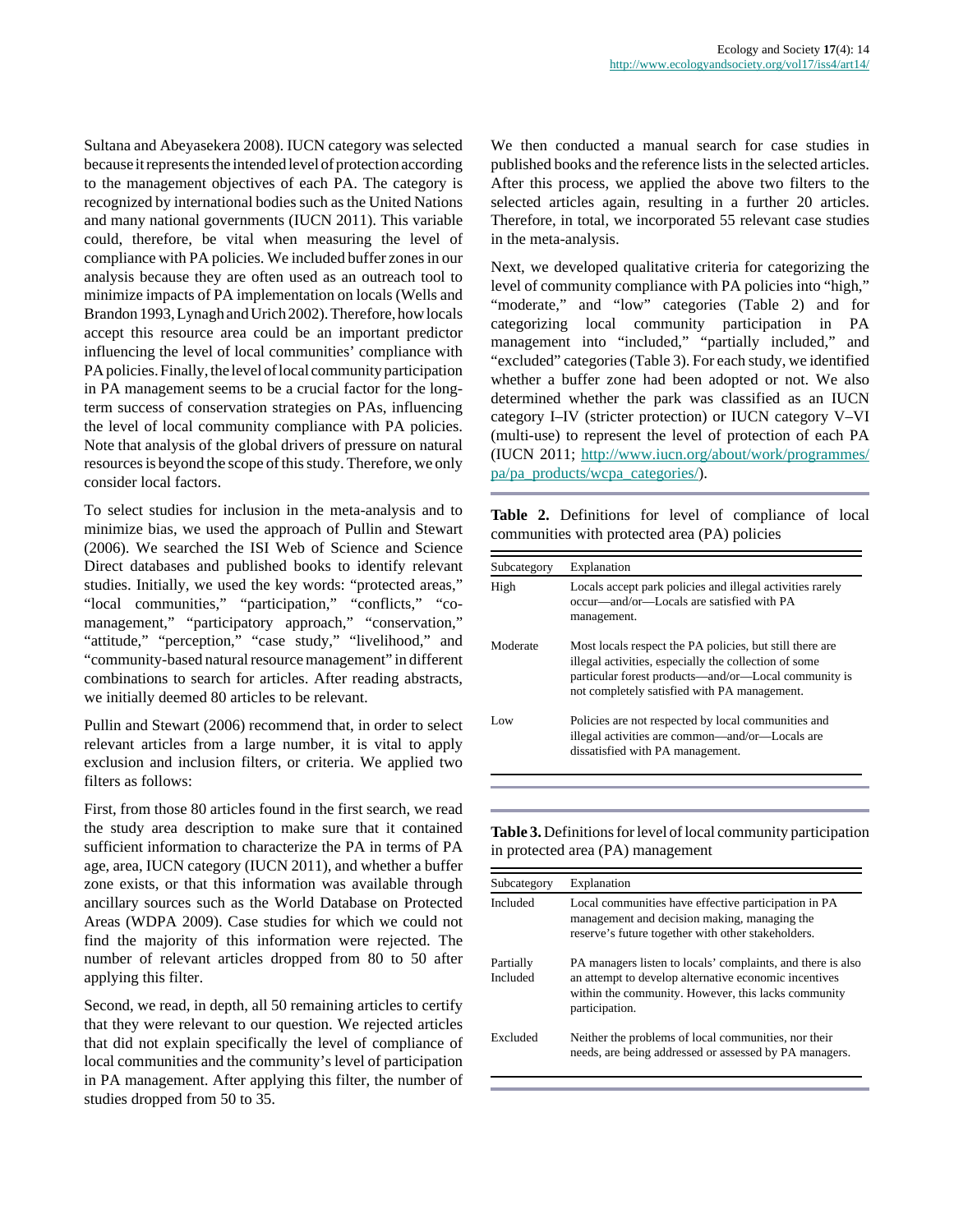In order to estimate human population density in the vicinity of each park, we overlayed the map of population density available at<http://sedac.ciesin.columbia.edu/gpw>(Center for International Earth Science Information Network (CIESIN) and Centro Internacional de Agricultura Tropical (CIAT) 2005)—with the map of world PAs—available at [http://www.](http://www.wdpa.org) [wdpa.org](http://www.wdpa.org) (WDPA 2009). We then applied a 10-km buffer zone around each PA, allowing us to calculate population density for each PA within 10 km from the PA's border.

To further identify potential problems with collinearity among independent variables we calculated the Pearson correlation coefficient among all pairs of variables. According to Booth et al. (1994), correlations >0.50 are considered high, and one of the variables should be excluded because they act as proxies for each other. We followed this protocol here.

Cumulative logit models (Agresti 2002) were then used to model the relationship between the ordinal categorical compliance variable and the explanatory variables. Cumulative logit models are regression models for modeling the relationship between an ordinal response and either continuous and/or categorical explanatory variables (Agresti 2002). The general form of the cumulative logit model used is:

$$
logit (Pr[Y \le j]) = \alpha_j - \beta' \mathbf{X}, j = 1, ..., J - 1
$$
 (1)

where

$$
\Pr[Y \le j] \tag{2}
$$

 is the probability that the observed compliance category is less than category *j* for all ordered categories  $j = 1, \ldots, J - 1$ ;  $\alpha$ *j* is the intercept for category  $j$ ;  $\beta$  is a vector of regression coefficients; and **X** is a vector of explanatory variables. The regression coefficients represent the relationship between the independent variables and the probability of being in a category ranked lower than *j*. Prior to analysis, all noncategorical variables were standardized to have a mean  $= 0$ and standard deviation  $= 1$ . We then used stepwise procedures (both forward and backward), based on likelihood ratio tests (Hilborn and Mangel 1997) and  $p = 0.05$  to identify any significant independent variables. We also fitted the saturated model (i.e., the model containing all variables) to the data. Statistical analyses were conducted in R version 2.12.1 [\(http://](http://www.r-project.org/) [www.r-project.org/](http://www.r-project.org/)) using the "polr" function in the "MASS" package. Initially, due to lack of information for some case studies for PA area and IUCN category, we ran our model selection procedure based on data from 48 studies that had no missing data.

#### **RESULTS**

Among the studies included in our analysis, six were based in South and Central America, 25 in Africa and 24 in Asia (Appendix 1). The studies were based on parks with IUCN categories ranging from strict protection (I–IV) to multi-use (V–VI). There was substantial variation among the times since the PAs were established, ranging from recently established (less than 10 years old) to reasonably old (more than 50 years old). In addition, the total area protected varied substantially, from very small  $(<10 \text{ km}^2)$  to very large ( $>40,000 \text{ km}^2$ ).

We found that adult literacy rate was correlated with GDP PPP (*r* = 0.5329) and so it was excluded from further analysis. For many countries, up-to-date information on PA budgets and staff numbers was unavailable. However, we found that GDP PPP was somewhat correlated with PA budgets  $(r = 0.3529)$ and budgets correlated with staff numbers  $(r = 0.3520)$ , and therefore, we used GDP PPP per capita as a surrogate for both variables in the absence of sufficient data on PA budgets and staff numbers.

Consequently, we retained a total of seven independent variables in the analysis: PA age, PA total area, the existence of a buffer zone, the level of intended protection determined by the IUCN category, population density in the vicinity of the PA, country's GDP PPP, and the level of local community participation in PA management.

Both forward and backward stepwise procedures identified local community participation as the only significant predictor variable in the final model. Therefore, as the final model did not include PA area and IUCN category, we were able to run our model for the second time with the full data set from 55 case studies and extracted the regression coefficients. The regression coefficients indicated a positive relationship between community participation and compliance (Table 4). This suggests that enhancing community participation may be one of the most effective ways of achieving compliance with PA policies. However, with a large standard error, there was considerable uncertainty about the value of the coefficient for participation in the "included" category due to a small number of case studies in that category. For the saturated model, although non-significant, age, existence of a buffer zone, and GDP PPP were positively related to compliance and PA area, and IUCN category and population density were negatively related to compliance (Table 5).

**Table 4.** Regression coefficients for the model with participation as the only independent variable

| Level of Local<br>Community<br>Participation | Coefficient | <b>Standard Error</b> |
|----------------------------------------------|-------------|-----------------------|
| Partially Included                           | 3.108       | 0.779                 |
| Included                                     | 20.271      | 395.781               |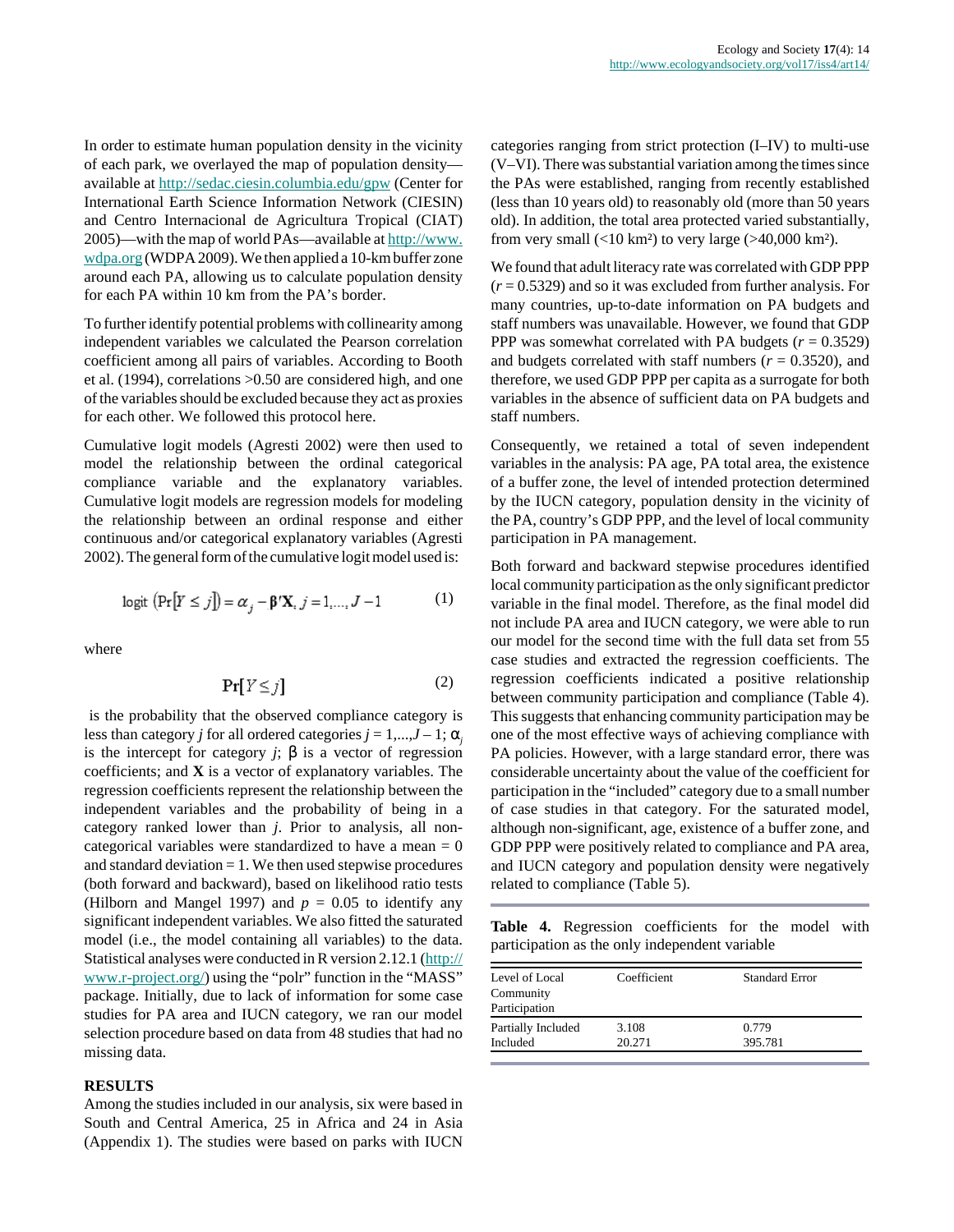|  | Table 5. Non-significant coefficients for the saturated model |  |
|--|---------------------------------------------------------------|--|
|--|---------------------------------------------------------------|--|

| <b>Explanatory Variable</b>          | Coefficient | <b>Standard Error</b> |
|--------------------------------------|-------------|-----------------------|
| Participation (partially included)   | 3.2667      | 0.8889                |
| Participation (included)             | 21.5494     | 406.812               |
| PA age                               | 0.8413      | 0.483                 |
| PA area                              | $-0.3644$   | 0.4668                |
| Existence of buffer zone             | 1.021       | 0.9352                |
| <b>IUCN</b> category                 | $-0.6628$   | 1.1888                |
| Country GDP PPP per capita           | 0.1778      | 0.5139                |
| Population density in vicinity of PA | $-0.1412$   | 0.4506                |

#### **DISCUSSION**

This meta-analysis has demonstrated that the inclusion of local communities in PA management is likely to be a key determinant of the level of compliance with PA conservation strategies. Therefore, it appears that, in general, local communities are willing to comply with PA policies and rules when they are included in the PA decision-making process. Importantly, this is the first study to explicitly test for the generality of this relationship by formally integrating data across studies. The inclusion of local communities in PA decision-making processes may promote a sense of ownership, where locals cooperatively protect reserves from outsiders and also regulate their own use of natural resources (Horowitz 1998, Aswani et al. 2004, Pretty and Smith 2004, Ban et al. 2009). In Roviana, Solomon Islands, for instance, women involved in a conservation project realized the greater value of being empowered by their own community. As a consequence, they are now managing and monitoring natural resources more comprehensively and setting their own rules to halt illegal activities inside strict resource use zones (Aswani et al. 2004). According to Aswani et al. (2004), the program's success may be attributed to five important factors: (1) a high level of participatory involvement and community leadership, (2) the enhancement of local perception that natural resources have been recovering gradually, (3) a combination of scientific and traditional knowledge, (4) economic incentives created by the alternative income generation, and (5) well-defined boundaries allowing enforcement to take place.

The central pillar of a participatory approach is the creation of a cooperative relationship with all stakeholders, building relationships based on voluntary compliance rather than draconian enforcement (Lane 2001, Mascia 2003). This does not mean that enforcement must not exist, however, it has to be promoted through participatory decision making with all stakeholders involved (Aswani et al. 2004). Rules must be clear and easy to understand, where internal and external boundaries are well defined and recognized by both resource users and PA personnel (Mascia 2003). Although well trained, equipped, and motivated personnel are vital for the success of most PAs, adequate governance must guarantee that penalties will be applied and consistently enforced (Dudley et al. 2007, Nkhata and Breen 2010). Such statements confirm our research findings that promoting local community participation in a PA's decision-making process can be a powerful strategy to enhance compliance with the PA's polices.

Stewardship may only be effective if alternative economic incentive programs are also developed with a participatory process (DeFries 2007). The most important goal in this case is to foster economic development of local communities, improving their livelihoods and at the same time reducing the exploitation of natural resources inside the reserves (DeFries et al. 2007). For example, in Kilum-Ijim Forest, Cameroon, since an income livelihood project began in 1987 through a participatory approach, the park's boundaries have been respected, and the local community now has a positive attitude toward the conservation program (Abbot et al. 2001). Therefore, based on our research results, we could suggest that, without participation and consent of local communities, an outreach program might not be effective in halting illegal activity inside PAs. Moreover, if implemented as the sole strategy, alternative income generation programs could promote dependencies, creating a misconception that locals support external economic assistance (Pretty and Smith 2004). Instead, alternative income generation must be aligned with capacity building, which is likely to play an important role in ensuring long-term sustainability. According to Pretty and Smith (2004), the learning process of ecological and physical aspects of an ecosystem is paramount for the success of any participatory management approach. This promotes positive changes in attitudes toward conservation strategies (Pretty and Smith 2004, Ban et al. 2009). Environmental education and training in technical aspects such as financial management, agriculture improvements, and marketing are some examples of capacity building in local communities (Abbot et al. 2001, Fu et al. 2004, Kaltenborn et al. 2008). Capacity building must also be extended to PA personnel, thus improving their natural resource management, conservation planning, and social skills in conflict resolution and diplomacy (Akama et al. 1995, Fiallo and Jacobson 1995, Ban et al. 2009).

The exploitation of certain natural resources inside PAs on a sustainable basis often improves the living conditions of local populations and, at the same time, can diminish conflicts between locals and PA authorities (De Boer and Baquete 1998, Anthony 2007). We would expect that those PAs under strict protection (IUCN categories I–IV) would permit lower levels of exploitation than those under multi-use arrangements (IUCN categories V–VI), influencing compliance with PA policies. However, the analysis of the non-significant relationship between IUCN category and compliance with PA policies did indeed indicate a possible negative relationship, suggesting that IUCN category might not influence compliance at all. Therefore, we could speculate that the non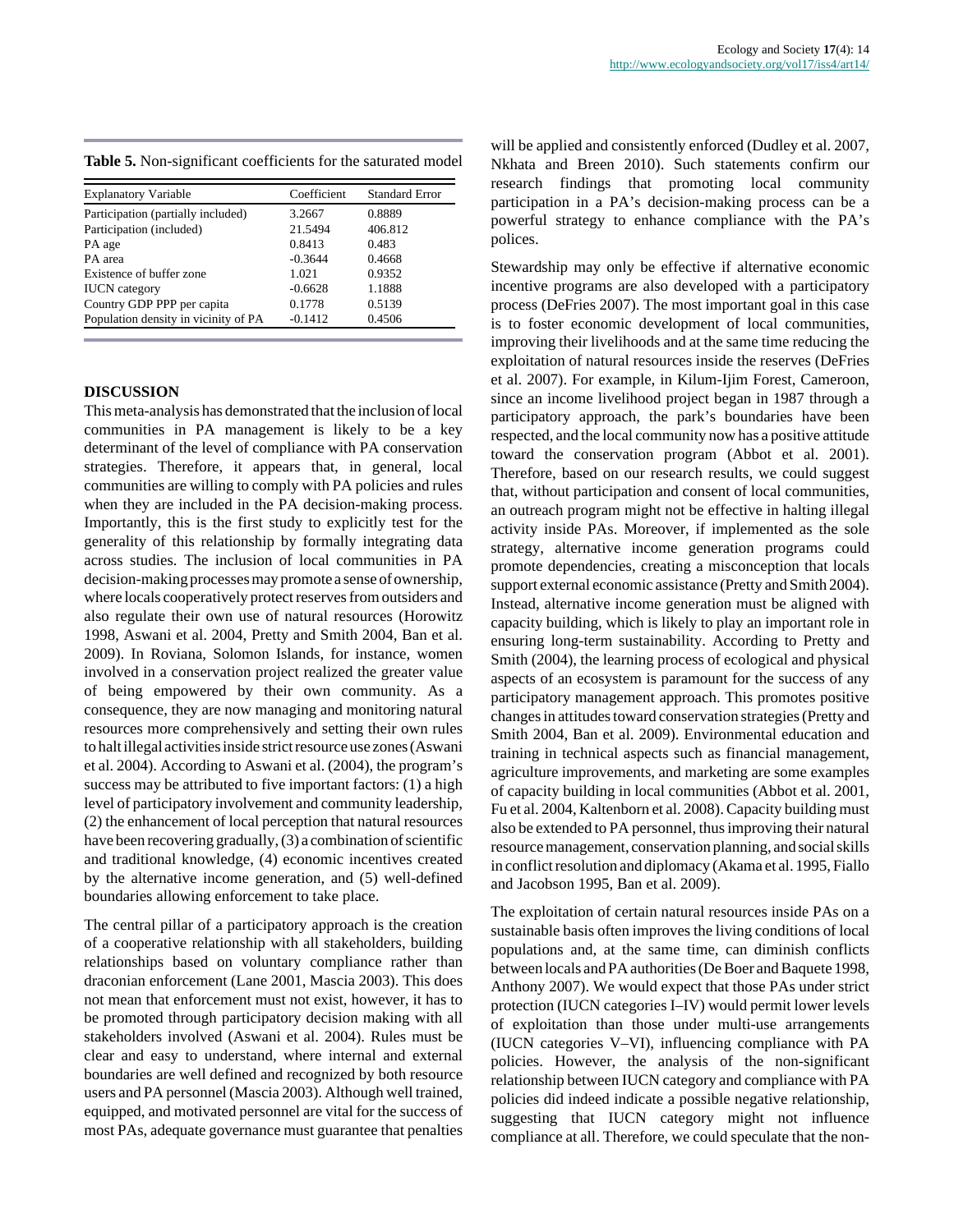significant relationship could be attributed to the lack of a relationship between IUCN category and the level of exploitation permitted. As a conservation strategy to reduce conflict between local communities and PA authorities, many PAs under strict protection (IUCN categories I–IV) now allow local communities to extract certain amounts of some forest products at certain times of the year (Dudley et al. 2007). For example, in Batang Ai National Park, Malaysia (IUCN category II), permission was granted for indigenous groups to harvest natural resources inside the park under certain conditions (Horowitz 1998). This is evidence of paradigm shift, where PA managers are noticing the advantages of working with locals and understanding their needs without jeopardizing the ecological integrity of PAs. Our finding suggests that compliance is driven primarily by local involvement in the PA decision-making process and not the intended protection level. In this case, we could speculate that the intended protection level will have little bearing on compliance once park authorities better understand the peculiarities of a PA and its surrounding communities, giving flexibility to predetermined rules, and aligning local communities' needs and aspirations with the local biodiversity conservation strategy.

Buffer zones are usually areas around PAs that often have dual roles: conservation, provision of additional protection of core conservation zones from disturbances, and development, benefiting local communities economically (Wells and Brandon 1993, Lynagh and Urich 2002). We identified a positive relationship between compliance and the existence of a buffer zone, suggesting that buffer zones may somewhat enhance compliance, but this was also a non-significant relationship. The success of buffer zones may be influenced by many factors that we have not taken into consideration in this study, such as availability of natural resources, political decisions, corruption, or social equality. However, the limited impact of buffer zones on compliance may be more related to their implementation, rather than the concept per se (Wilshusen et al. 2002). Lack of local community empowerment in decision making, transparency and an adequate benefit-sharing system are major drawbacks of buffer zone programs (Budhathoki 2004). For instance, in Royal Chitwan National Park, Nepal, park revenue is used to compensate for restrictions on natural resource use rather than to sponsor outreach programs and collaborative management with local communities (Budhathoki 2004). However, in Lobeke National Park, Cameroon, community hunting areas (the buffer zone) were gazetted in an exemplary participatory approach, allowing local residents to generate substantial financial resources from sport hunting, which are used to sponsor several community development activities, such as community farms, purchasing basic medical supplies, and running education programs (Usongo and Nkanje 2004). It is clear that any PA decision-making process could potentially

affect the livelihoods of those living adjacent to PAs. Therefore, based on our findings, it is reasonable to suggest that there is limited scope to improve compliance with PA conservation strategies if local communities are not engaged in crucial PA decision making, such as the implementation and management of buffer zones.

Our analysis showed that PA age and area were not significantly related to the level of compliance. Despite nonsignificance, it is realistic to suggest that more time and effort may improve management and, indeed, there was a positive relationship between PA age and compliance. However, time alone (i.e., PA age) will not necessarily result in improvement unless an effective management plan is put in place (Dudley et al. 2007). This may be one of the reasons why we did not find that PA age was a significant factor relating to local community compliance. Area of a PA showed a negative, although again non-significant, relationship with compliance, possibly suggesting that the bigger the PA area the lower the compliance. For developing countries, due to limited financial resources, equipment, and staff, patrolling and enforcing policies for large PAs may often be difficult, which could explain this weak relationship (Horowitz 1998, Hamilton et al. 2000, Gelcich et al. 2005, Ban et al. 2008, 2009). However, we could speculate that patrolling and management costs of such big areas can be reduced with local community collaboration, wherein locals could voluntarily act as local law enforcers, inhibiting and reducing outsiders' illegal activity in PAs (Horowitz 1998, Aswani et al. 2004, Pretty and Smith 2004, Ban et al. 2009). Such stewardship can only take place if local communities feel included in the decision-making process, securing their livelihoods and natural resources that they rely upon.

We may also be able to draw some insights from our analysis into how population density and country-level GDP PPP per capita relate to compliance, despite the non-significance of these explanatory variables. For example, GDP PPP per capita was positively related to compliance, suggesting a tendency for richer countries to have higher compliance with PA policies. However, other factors such political will, corruption, and social inequality might ultimately determine the effectiveness of financial resources, thus influencing our results. There may also have been scale mismatches between the country-level GDP data and the economic status of populations living in the vicinity of PAs. Population density tended to be negatively related to compliance, suggesting that higher population densities around PAs may result in lower compliance with PA policies. However, once again, there may have been scale mismatches between the scale at which human population density was measured and the scale at which local communities interact with PAs, thus affecting our results.

Although we have demonstrated that the inclusion of local communities in PA decision making tends to improve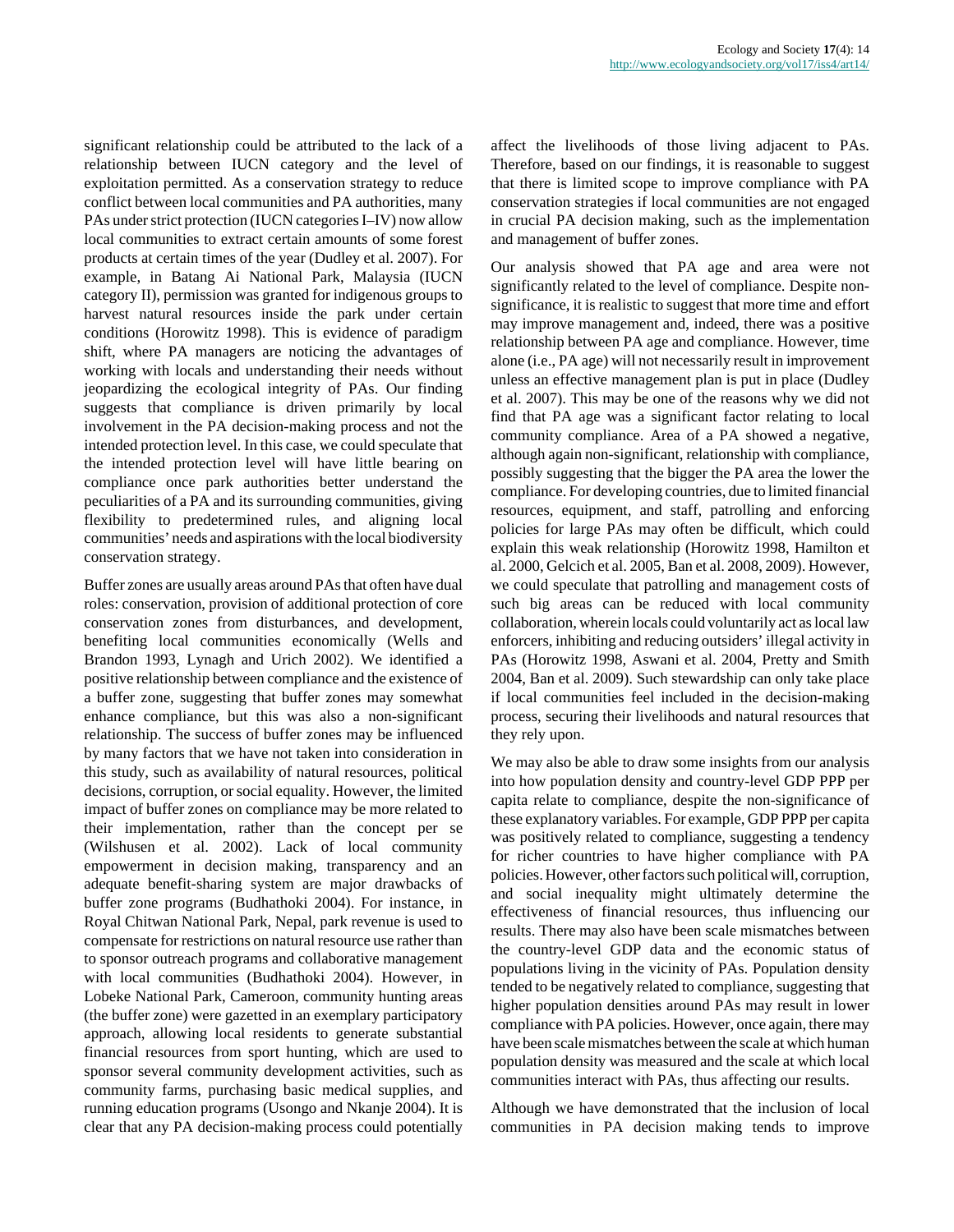compliance with PA policies, further studies are needed to understand the impact of these strategies on biodiversity outcomes; this was beyond the scope of this study. However, many PAs are undertaking assessments of management effectiveness to evaluate how well they are meeting their conservation goals (Hockings et al. 2006). It was expected that, from this process, at least 30% of PAs in each country would have completed these assessments by 2010 (Hockings et al. 2006). With this information, future studies may be able to determine key strategies that meet conservation goals, while also promoting social and economic benefits to local populations living adjacent to PAs. Moreover, there are other variables, such as cultural attitudes, tradition, stewardship, and type of governance that might influence the level of local community compliance with PA policies. However, such information can only be acquired when the peculiarities of each PA are studied in depth. So far, this information is not available. We believe that future studies on PA management could contribute to a more thorough evaluation of those variables, assisting PA managers to resolve issues with PA decision-making processes.

### **CONCLUSION AND IMPLICATIONS FOR PROTECTED AREA MANAGEMENT**

Removing local communities from lands that they have been exploiting for generations without consultation or adequate compensation can result in retaliation and hostile attitudes toward PA objectives. Restricting local access to natural resources, which can play a crucial role in their livelihoods, health, and culture, might favor biodiversity conservation in the short term. However, in the long term, such strategies may fail to preserve biodiversity if park authorities disregard the importance of simultaneously promoting active local community participation in PA management, capacity building, implementing adequate outreach programs and also efficient governance, guaranteeing that penalties will be applied and consistently enforced. The recognition of the dependence of adjacent communities on some natural resources inside PAs has revealed to decision makers the real downside of the conventional command-and-control management systems (Fu et al. 2004). Thus, the importance of collaborative management to enhance biodiversity protection has become critical for the long-term success of PAs (Mbile et al. 2005, Yonariza and Webb 2007, Kaltenborn et al. 2008).

Establishing and maintaining PAs require both political and financial commitment in the long term. Often PAs in developing countries have a common funding deficit feature (Bruner et al. 2004). Considering this, we believe that partnerships with local communities and PA authorities could promote a win–win outcome. Allowing more active local participation in PA decision-making processes means that PA financial resources can be better invested in improving governance, local capacity building, participation, and

outreach programs rather than draconian measures. For instance, patrolling and management costs could be reduced with local collaboration (Boissière et al. 2009).

We have shown that one of the most important general strategies for developing local community acceptance of PAs may be community participation in PA management. Including locals in decision-making processes can potentially create a sense of stewardship, where local residents collaborate with PA managers and act together to conserve biodiversity in PAs and local livelihoods (Horowitz 1998). However, putting such concepts into practice is not an easy task. There are no simple formulae for combining conservation objectives with local community needs. What has worked in one PA may not have worked in another. Understanding the peculiarities of each PA and the people who live in and around them is paramount for the success of each PA's conservation program. How we effectively manage today's PAs will determine whether those areas will remain under protection, or whether we will continue to see their gradual degradation.

*Responses to this article can be read online at:* [http://www.ecologyandsociety.org/issues/responses.](http://www.ecologyandsociety.org/issues/responses.php/5216) [php/5216](http://www.ecologyandsociety.org/issues/responses.php/5216)

# **Acknowledgments:**

*We would like to thank especially Zuleica Buces Lopez and Beth Sheree for proofreading and editing services and also the two anonymous reviewers whose comments on previous versions of this manuscript improved it substantially. A special thanks to CIESIN and CIAT for providing a complete population density map and also to WDPA for making available thorough information about protected areas. This research was conducted with the support of funding from the Australian Research Council Centre of Excellence for Environmental Decisions.*

# **LITERATURE CITED**

Abbot, J., D. Thomas, A. Gardner, S. Neba, and M. Khen. 2001. Understanding the links between conservation and development in the Bamenda Highlands, Cameroon. *World Development* 29:1115–1136.

Agresti, A. 2002. Building and applying logistic regression models. Pages 211–266 *in* A. Agresti, editor. *Categorical data analysis* Second edition. Wiley, Hoboken, New Jersey, USA.

Akama, J., C. Lant, and G. Burnett. 1995. Conflicting attitudes towards state wildlife conservation programs in Kenya. *Society and Natural Resources* 8:133–144. [http://dx.doi.](http://dx.doi.org/10.1080/08941929509380907) [org/10.1080/08941929509380907](http://dx.doi.org/10.1080/08941929509380907)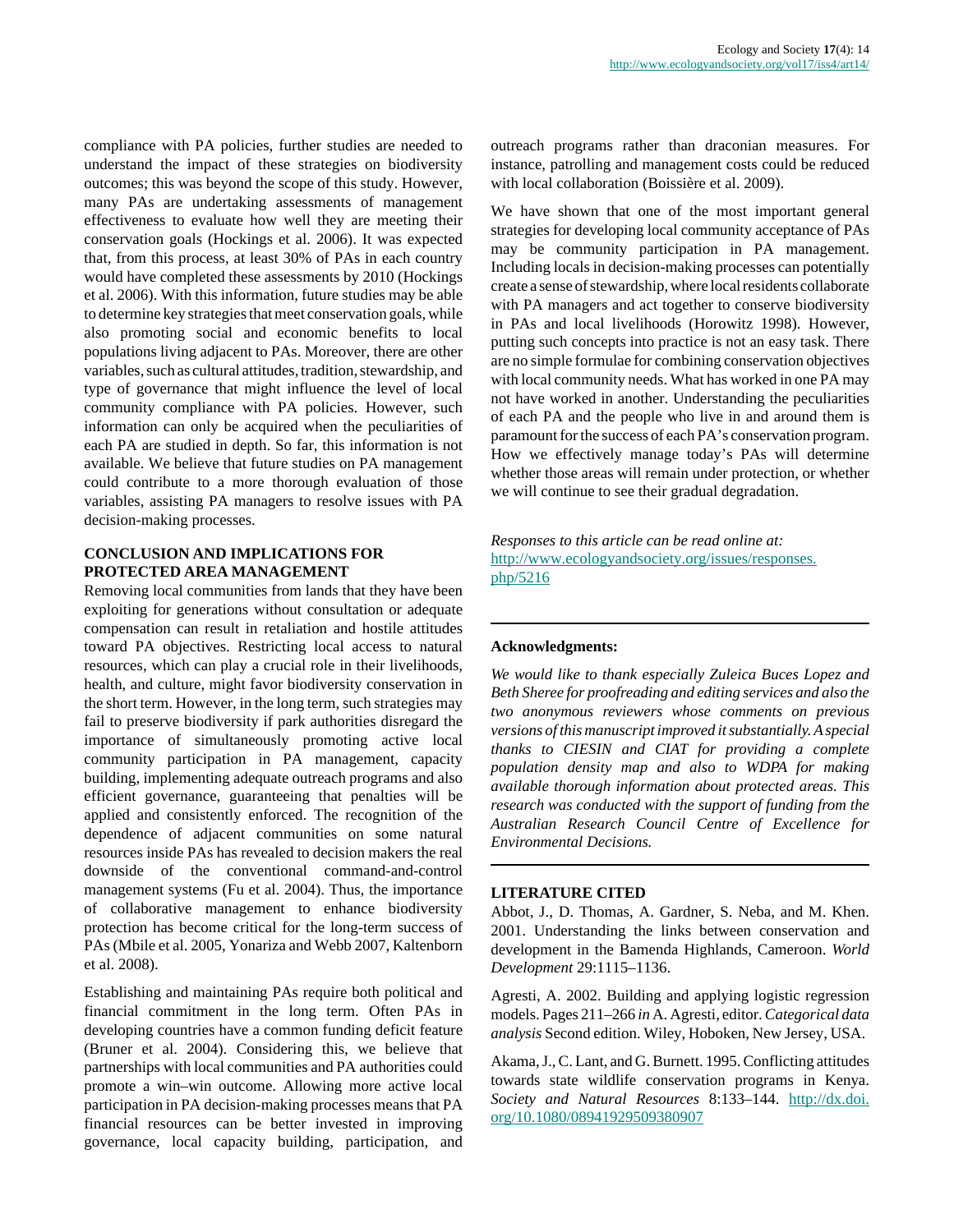Anthony, B. 2007. The dual nature of parks: attitudes of neighbouring communities towards Kruger National Park, South Africa. *Environmental Conservation* 34:236–245. <http://dx.doi.org/10.1017/S0376892907004018>

Aswani, S., and P. Weiant. 2004. Scientific evaluation in women's participatory management: monitoring marine invertebrate refugia in the Solomon Islands. *Human Organization* 63(3):301–319.

Ban, N., G. Hansen, M. Jones, and A. Vincent. 2009. Systematic marine conservation planning in data-poor regions: socioeconomic data is essential. *Marine Policy* 33:794–800.<http://dx.doi.org/10.1016/j.marpol.2009.02.011>

Ban, N., C. Picard, and A. Vincent. 2008. Moving toward spatial solutions in marine conservation with indigenous communities. *Ecology and Society* 13(1): 32. [online] URL: http://www.ecologyandsociety.org/vol13/iss1/art32/

Boissière, M., D. Sheil, I. Basuki, M. Wan, and H. Le. 2009. Can engaging local people's interests reduce forest degradation in central Vietnam? *Biodiversity Conservation* 18:2743–2757. <http://dx.doi.org/10.1007/s10531-009-9627-1>

Booth, G. D., M. Niccolucci, and E. Schuster. 1994. *Identifying proxy sets in multiple linear regression: an aid to better coefficient interpretation.* U.S. Department of Agriculture, Forest Service, Intermountain Research Station, Ogden, Utah, USA.

Brown, K. 2003. Integrating conservation and development: a case of institutional misfit. *Frontiers in Ecology and the Environment* 1(9):749–487. [http://dx.doi.org/10.1890/1540-9295](http://dx.doi.org/10.1890/1540-9295(2003)001[0479:ICADAC]2.0.CO;2) [\(2003\)001\[0479:ICADAC\]2.0.CO;2](http://dx.doi.org/10.1890/1540-9295(2003)001[0479:ICADAC]2.0.CO;2)

Bruner, A., R. Gullison, and A. Balmford. 2004. Financial cost and shortfalls managing and expanding protected-area systems in developing countries. *BioScience* 54(12):1119– 1126. [http://dx.doi.org/10.1641/0006-3568\(2004\)054\[1119:](http://dx.doi.org/10.1641/0006-3568(2004)054[1119:FCASOM]2.0.CO;2) [FCASOM\]2.0.CO;2](http://dx.doi.org/10.1641/0006-3568(2004)054[1119:FCASOM]2.0.CO;2)

Bruner, A., R. E. Gullison, R. E. Rice, and G. A. B. da Fonseca. 2001. Effectiveness of park in protecting tropical biodiversity. *Science* 291:125–127. <http://dx.doi.org/10.1126/science.291.5501.125>

Budhathoki, P. 2004. Linking communities with conservation in developing countries: buffer zone management initiatives in Nepal. *Oryx* 38:334–341. [http://dx.doi.org/10.1017/](http://dx.doi.org/10.1017/S0030605304000584) [S0030605304000584](http://dx.doi.org/10.1017/S0030605304000584)

Center for International Earth Science Information Network (CIESIN), Columbia University; and Centro Internacional de Agricultura Tropical (CIAT). 2005. Gridded population of the world, version 3 (GPWv3): population density grid. Socioeconomic Data and Applications Center (SEDAC), Columbia University, Palisades, New York, USA. [online] URL:<http://sedac.ciesin.columbia.edu/gpw>

Chape, S., M. Spalding, M. Taylor, A. Putney, N. Ishwaran, J. Thorsell, D. Blasco, J. Robertson, P. Bridgewater, J. Harrison, and E. McManus. 2008. History, definitions, value and global perspective. Pages 1–35 *in* S. Chape, M. Spalding, and M. Jenkins, editors. *The world's protected areas—status, values and prospect in the 21st century*. University of California Press, Los Angeles, California, USA.

de Boer, W., and D. S. Baquete. 1998. Natural resource use, crop damage and attitude of rural people in the vicinity of the Maputo Elephant Reserve, Mozambique. *Environmental Conservation* 25:208–218. [http://dx.doi.org/10.1017/](http://dx.doi.org/10.1017/S0376892998000265) [S0376892998000265](http://dx.doi.org/10.1017/S0376892998000265)

DeFries, R., A. Hansen, B. Turner, R. Reid, and J. Liu. 2007. Land use change around protected areas: management to balance human needs and ecological function. *Ecological Application* 17(4):1031–1038.<http://dx.doi.org/10.1890/05-1111>

Dudley, N., A. Belokurov, L. Higgins-Zogip, M. Hockings, S. Stolton, and N. Burgess. 2007. *Tracking progress in managing protected areas around the world.* World Wildlife Fund International, Gland, Switzerland.

Fiallo, E., and S. Jacobson. 1995. Local communities and protected areas: attitude of rural residents towards conservation and Machalilla National Park, Ecuador. *Environmental Conservation* 22:241–249. [http://dx.doi.](http://dx.doi.org/10.1017/S037689290001064X) [org/10.1017/S037689290001064X](http://dx.doi.org/10.1017/S037689290001064X)

Fu, B., K. Wang, Y. Lu, S. Liu, K. Ma, L. Chen, and G. Liu. 2004. Entangling the complexity of protected area management: the case of Wolong Biosphere Reserve, southwestern China. *Environmental Management* 33:788– 798. <http://dx.doi.org/10.1007/s00267-004-0043-8>

Garcia-Frapolli, E., G. Ramos-Fernandes, E. Galicia, and A. Serrano. 2009. The complex reality of biodiversity conservation through natural protected area policy: three cases studies from Yucatan Peninsula, Mexico. *Land Use Policy* 26:715–722.<http://dx.doi.org/10.1016/j.landusepol.2008.09.008>

Gelcich, S., G. Edward-Jones, and M. Kaiser. 2005. Importance of attitudinal differences among artisanal fishers toward co-management and conservation of marine resources. *Conservation Biology* 19(3): 865–875. [http://dx.doi.](http://dx.doi.org/10.1111/j.1523-1739.2005.00534.x) [org/10.1111/j.1523-1739.2005.00534.x](http://dx.doi.org/10.1111/j.1523-1739.2005.00534.x)

Grainger, J. 2003. People are living in the park. Linking biodiversity conservation to community development in the Middle East region: a case study from the Saint Katherine Protectorate, Southern Sinai. *Journal of Arid Environment* 54:29–38. <http://dx.doi.org/10.1006/jare.2001.0894>

Hamilton, A., A. Cunningham, D. Byarugaba, and F. Kayanja. 2000. Conservation in a region of political instability: Bwindi Impenetrable Forest, Uganda. *Conservation Biology* 14 (6):1722–1725.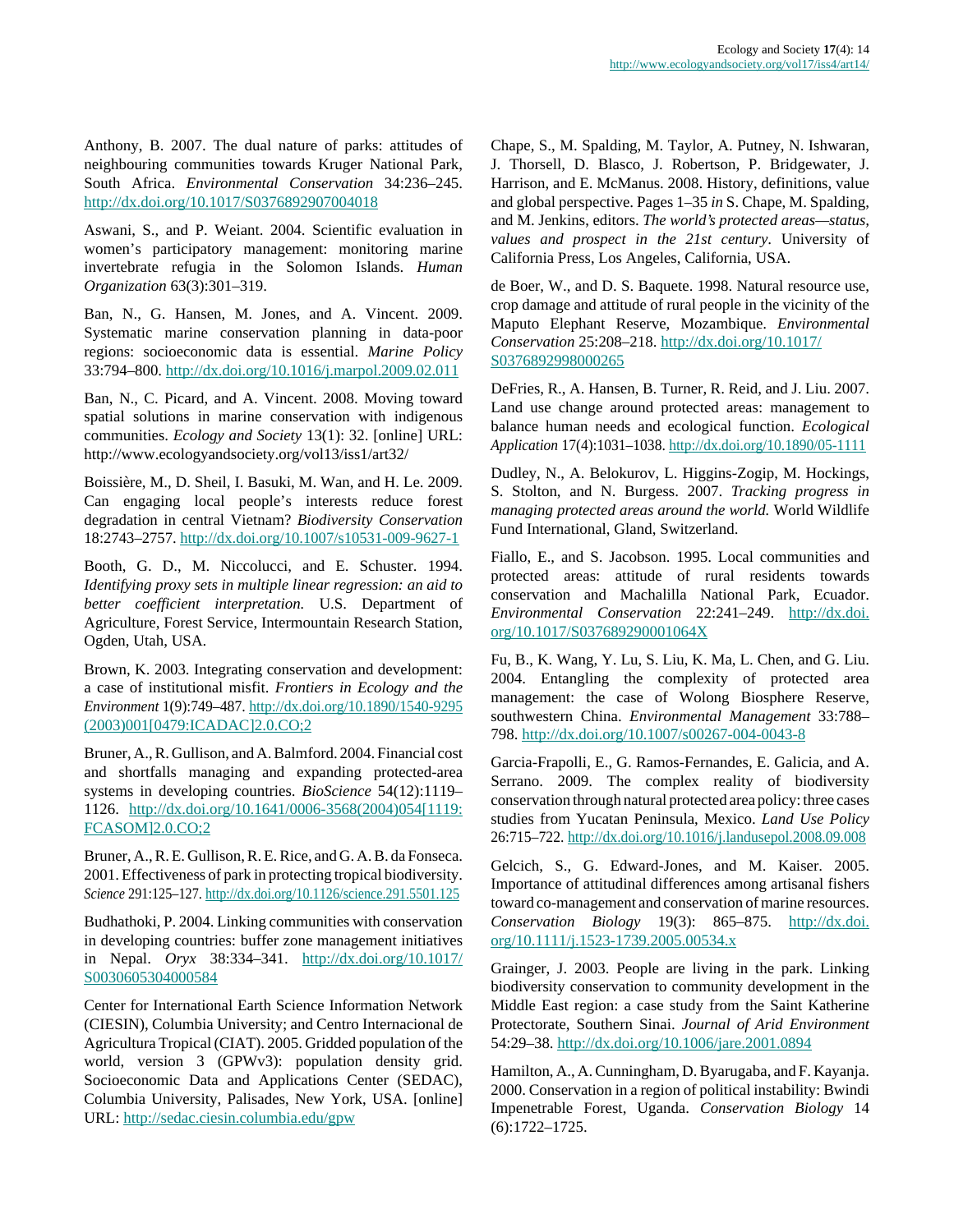Hayes T. M. 2006. Parks, people, and forest protection: an institutional assessment of the effectiveness of protected areas. *World Development* 34(12):2026–2075. [http://dx.doi.org/10.1016/](http://dx.doi.org/10.1016/j.worlddev.2006.03.002) [j.worlddev.2006.03.002](http://dx.doi.org/10.1016/j.worlddev.2006.03.002)

Hilborn, R., and M. Mangel. 1997. *The ecological detective. Confronting models with data.* Princeton University Press, Princeton, New Jersey, USA.

Hockings, M., S. Stolton, F. Leverington, N. Dudley, J. Courrau, and P. Valentine. 2006. *Evaluating effectiveness: a framework for assessing management effectiveness of protected areas.* IUCN, Cambridge, UK. [http://dx.doi.](http://dx.doi.org/10.2305/IUCN.CH.2006.PAG.14.en) [org/10.2305/IUCN.CH.2006.PAG.14.en](http://dx.doi.org/10.2305/IUCN.CH.2006.PAG.14.en)

Horowitz, L. S. 1998. Integrating indigenous resource management with wildlife conservation: a case study of Batang Ai National Park, Sarawak, Malaysia. *Human Ecology* 26:371–403. <http://dx.doi.org/10.1023/A:1018752115074>

International Monetary Fund (IMF). 2011. *World economic outlook database, April 2011*. [online] URL:[http://www.imf.](http://www.imf.org/external/pubs/ft/weo/2011/01/weodata/weoselco.aspx?g=2001&sg=All+countries) [org/external/pubs/ft/weo/2011/01/weodata/weoselco.aspx?](http://www.imf.org/external/pubs/ft/weo/2011/01/weodata/weoselco.aspx?g=2001&sg=All+countries) [g=2001&sg=All+countries](http://www.imf.org/external/pubs/ft/weo/2011/01/weodata/weoselco.aspx?g=2001&sg=All+countries)

International Union for the Conservation of Nature (IUCN). 2011. *IUCN protected area management categories*. [online] URL: [http://www.iucn.org/about/work/programmes/pa/pa\\_products/](http://www.iucn.org/about/work/programmes/pa/pa_products/wcpa_categories/) [wcpa\\_categories/](http://www.iucn.org/about/work/programmes/pa/pa_products/wcpa_categories/)

James, N., M. Green, and J. Paine. 1999. *A global review of protected area budgets and staff.* WCMC-World Conservation Press, Cambridge, UK.

Jim, C., and S. Xu. 2002. Stifled stakeholders and subdue participation: interpreting local responses toward Shimentai Nature Reserve in South China. *Environmental Management* 30:327–341. <http://dx.doi.org/10.1007/s00267-002-2623-9>

Kaltenborn, B., J. Nyahongo, J. Kidegesho, and H. Haaland. 2008. Serengeti National Park and its neighbours—do they interact? *Journal for Nature Conservation* 16:96–108. [http://](http://dx.doi.org/10.1016/j.jnc.2008.02.001) [dx.doi.org/10.1016/j.jnc.2008.02.001](http://dx.doi.org/10.1016/j.jnc.2008.02.001)

Lane, M. B. 2001. Affirming new directions in planning theory: comanagement of protected areas. *Society and Natural Resources* 14:657–671.

Locke, H., and P. Dearden. 2005. Rethinking protected area categories and the new paradigm. *Environmental Conservation* 32(1):1–10. [http://dx.doi.org/10.1017/](http://dx.doi.org/10.1017/S0376892905001852) [S0376892905001852](http://dx.doi.org/10.1017/S0376892905001852)

Lynagh, F., and P. Urich. 2002. A critical review of buffer zone theory and practice: a Philippine case study. *Society and Natural Resources* 15:129–145. [http://dx.doi.org/10.1080/0-](http://dx.doi.org/10.1080/089419202753403319) [89419202753403319](http://dx.doi.org/10.1080/089419202753403319)

Mascia, M. B. 2003. The human dimension of coral reef marine protected areas: recent social science research and its

policy implication. *Conservation Biology* 17(2): 630–632. <http://dx.doi.org/10.1046/j.1523-1739.2003.01454.x>

Mayaka, T. 2002. Wildlife co-management in the Benoue National Park-Complex, Cameroon: a bumpy road to institutional development. *World Development*, 30:2001-2016. [http://dx.doi.org/10.1016/S0305-750X\(02\)00111-0](http://dx.doi.org/10.1016/S0305-750X(02)00111-0)

Mbile, P., V. Vabi, M. Meboka, D. Okon, J. Arrey-Mbo, F. Nkongho, and E. Ebong. 2005. Linking management and livelihood in environmental conservation: case of Korup National Park Cameroon. *Journal of Environmental Management* 76:1–13. [http://dx.doi.org/10.1016/j.](http://dx.doi.org/10.1016/j.jenvman.2005.01.009) [jenvman.2005.01.009](http://dx.doi.org/10.1016/j.jenvman.2005.01.009)

Nkhata, B. A., and C. Breen. 2010. A framework for exploring integrated learning systems for the governance and management of public protected areas. *Environmental Management* 45:403–413. [http://dx.doi.org/10.1007/](http://dx.doi.org/10.1007/s00267-009-9410-9) [s00267-009-9410-9](http://dx.doi.org/10.1007/s00267-009-9410-9)

Petitti, D. 2000. Overview of the methods. Pages 13–32 *in* D. Petitti, editor. *Meta-analysis, decision analysis and costeffectiveness analysis: methods for quantitative synthesis in medicine.* Oxford University Press, Oxford, UK. [http://dx.doi.](http://dx.doi.org/10.1093/acprof:oso/9780195133646.003.02) [org/10.1093/acprof:oso/9780195133646.003.02](http://dx.doi.org/10.1093/acprof:oso/9780195133646.003.02)

Pretty, J., and D. Smith. 2004. Social capital in biodiversity conservation and management. *Conservation Biology* 18 (3):631–638. [http://dx.doi.org/10.1111/j.1523-1739.2004.00126.](http://dx.doi.org/10.1111/j.1523-1739.2004.00126.x) [x](http://dx.doi.org/10.1111/j.1523-1739.2004.00126.x)

Pullin, A., and G. Stewart. 2006. Guidelines for systematic review in conservation and environmental management. *Conservation Biology* 20:1647–1656. [http://dx.doi.org/10.1111/](http://dx.doi.org/10.1111/j.1523-1739.2006.00485.x) [j.1523-1739.2006.00485.x](http://dx.doi.org/10.1111/j.1523-1739.2006.00485.x)

Reed, M. S. 2008 Stakeholder participation for environmental management: a literature review. *Biological Conservation* 141:2417–2431. <http://dx.doi.org/10.1016/j.biocon.2008.07.014>

Sultana, P., and S. Abeyasekera. 2008. Effectiveness of participatory planning for community management of fisheries in Bangladesh. *Journal of Environmental Management* 86:201–213. [http://dx.doi.org/10.1016/j.](http://dx.doi.org/10.1016/j.jenvman.2006.12.027) [jenvman.2006.12.027](http://dx.doi.org/10.1016/j.jenvman.2006.12.027)

Usongo, L., and T. Nkanje. 2004. Participatory approaches towards forest conservation: the case of Lobeke National Park, southeast Camerron. *International Journal of Sustainable Development and World Ecology* 11:119–127. [http://dx.doi.](http://dx.doi.org/10.1080/13504500409469816) [org/10.1080/13504500409469816](http://dx.doi.org/10.1080/13504500409469816)

Watts, S., and H. Faasen. 2009. Community-based conflict resolution strategies for sustainable management of the Tsitsikamma National Park, South Africa. *South African Geographical Journal* 91:25–37. [http://dx.doi.](http://dx.doi.org/10.1080/03736245.2009.9725327) [org/10.1080/03736245.2009.9725327](http://dx.doi.org/10.1080/03736245.2009.9725327)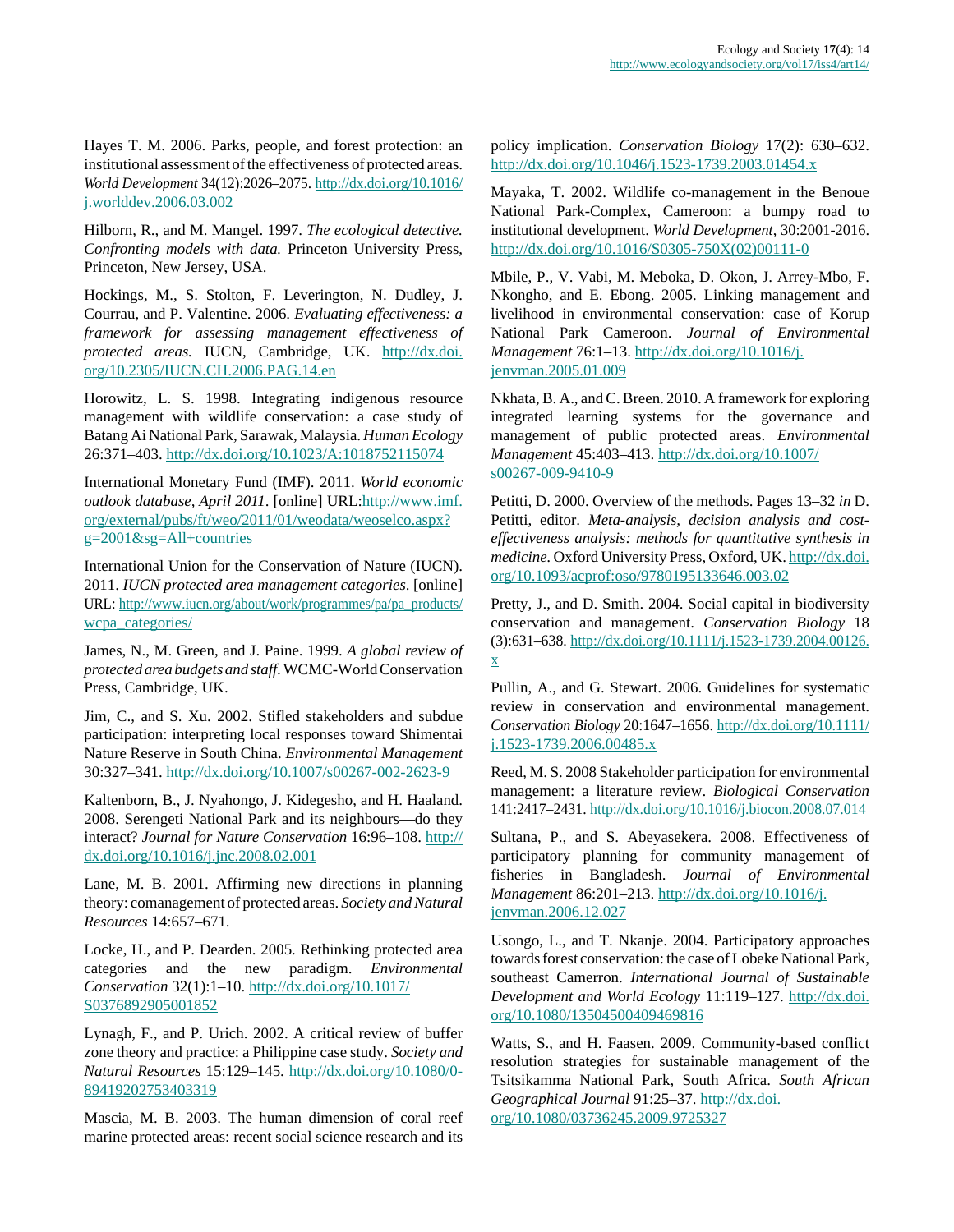Wells, M., and K. E. Brandon. 1993. The principle and practice of buffer zones and local participation in biodiversity conservation. *AMBIO*, 22:157–161.

Wilshusen, P. R., S. R. Brechin, C. L. Fortwangler, and P. C. West. 2002. Reinventing a square wheel: critique of a resurgent "protection paradigm" in international biodiversity conservation. *Society and Natural Resources* 15:17–40. [http://](http://dx.doi.org/10.1080/089419202317174002) [dx.doi.org/10.1080/089419202317174002](http://dx.doi.org/10.1080/089419202317174002)

World Database on Protected Areas (WDPA). 2009. [online] URL : <http://www.wdpa.org/>

Yonariza, and E. L. Webb. 2007. Rural household participation in illegal timber felling in a protected area of West Sumatra, Indonesia. *Environmental Conservation* 34 (1):73–82.<http://dx.doi.org/10.1017/S0376892907003542>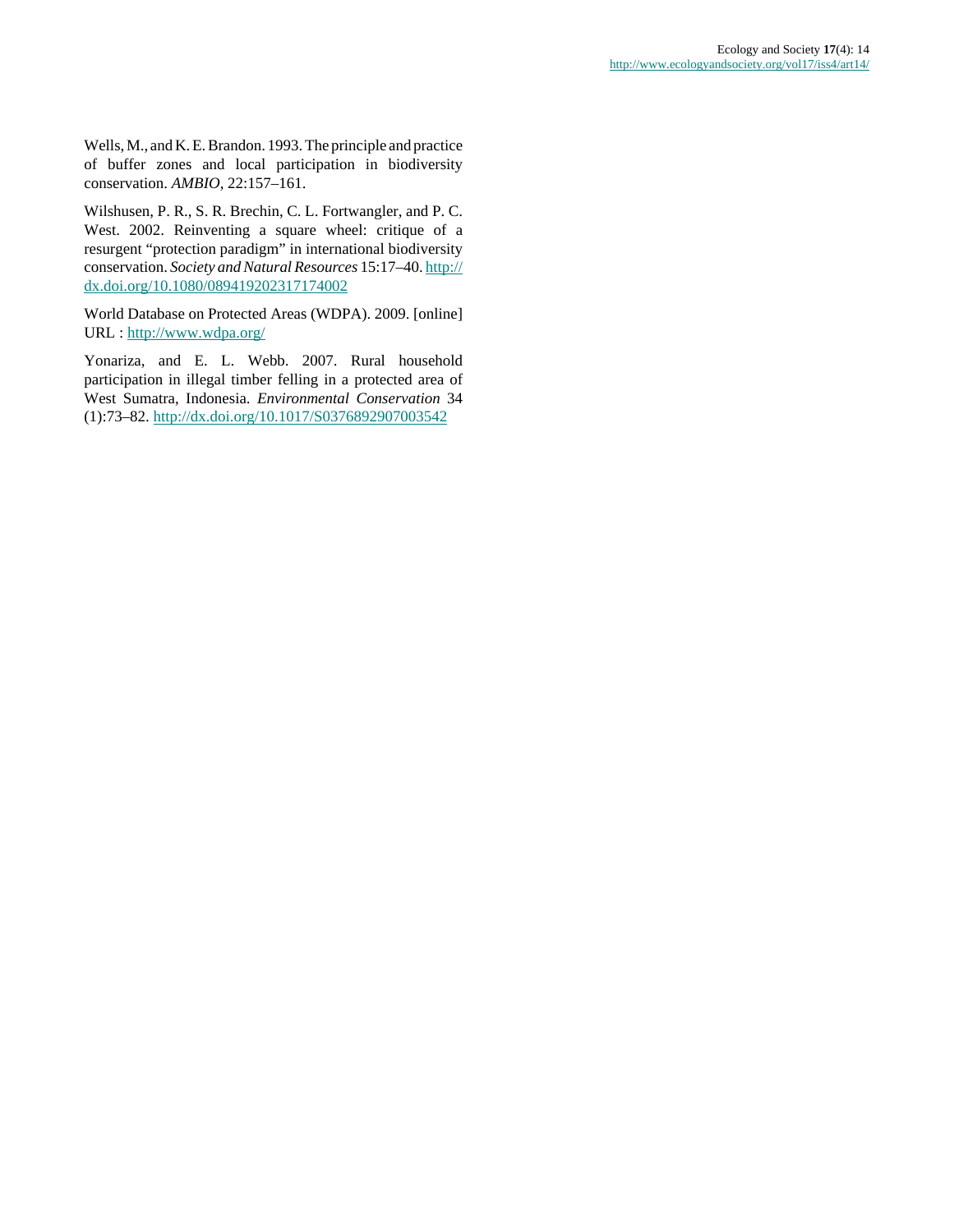|                                         | <b>OUTCOMES</b>                                                   |                |                              |               |                                            | <b>CHARACTERISTICS</b>          |                                             |                                                |                                                            |                                                                                                             |                                                                                                                      |                                                    |
|-----------------------------------------|-------------------------------------------------------------------|----------------|------------------------------|---------------|--------------------------------------------|---------------------------------|---------------------------------------------|------------------------------------------------|------------------------------------------------------------|-------------------------------------------------------------------------------------------------------------|----------------------------------------------------------------------------------------------------------------------|----------------------------------------------------|
| <b>P.A NAME</b>                         | Level of compliance of<br>local community with<br>park's policies | <b>Country</b> | <b>Protected Area</b><br>Age | Area $(km^2)$ | <b>Existence of</b><br><b>Buffer Zones</b> | <b>IUCN P.A</b><br>Category     | 2009 GDP PPP per<br>capta (Intl<br>dollars) | <b>Population Density</b><br>in Vicinity of PA | <b>Local community</b><br>participation-decision<br>making | <b>Notes: Level of</b><br>Compliance**                                                                      | <b>Notes: Level of</b><br>Participation***                                                                           | <b>INFORMATION</b><br><b>SOURCE</b>                |
| Lencois Maranheses National<br>Park     | Low                                                               | <b>Brazil</b>  | 30                           | 1,550         | no                                         | $\mathbf{I}$                    | 10,453.25                                   | 10.53                                          | Excluded                                                   | Frequent illegal fishing<br>detected                                                                        | No participation: there isn't<br>any form of consultation or<br>interaction between<br>community and PA<br>managers. | (Abakerli, 2001)                                   |
| Kayapo Indigenous Area                  | High                                                              | <b>Brazil</b>  | 22                           | 32,972        | no                                         | not known                       | 10,453.25                                   | 0.91                                           | Included                                                   | no illegal activity<br>detected                                                                             | Community plays a major<br>role on PA management                                                                     | (Zimmerman, Peres,<br>Malcolm, & Turner,<br>2001)  |
| Jigme Singye Wangchuck<br>National Park | Moderate                                                          | Bhutan         | 16                           | 1,730         | yes                                        | $\mathbf{I}$                    | 5,131.23                                    | 69.29                                          | Partially Included                                         | Some illegal activity<br>detected: Cattle grazing,<br>Fuelwood, NTFP* &<br>poaching                         | Community is consulted<br>through some meetings,<br>but does not influence PA<br>management                          | (Wang, Lassoie, &<br>Curtis, 2006)                 |
| <b>Korup National Park</b>              | Low                                                               | Cameroon       | 50                           | 1,294         | no                                         | $\rm II$                        | 2,139.57                                    | 33.98                                          | Excluded                                                   | Frequent illegal<br>Poaching & NTFP*<br>detected                                                            | No participation: there isn't<br>any form of consultation or<br>interaction between<br>community and PA<br>managers. | (Mbile, et al., 2005)                              |
| Lobeke National Park                    | High                                                              | Cameroon       | 37                           | 1,838         | yes                                        | $\mathop{\mathrm{II}}\nolimits$ | 2,139.57                                    | 4.06                                           | Included                                                   | no illegal activity<br>detected                                                                             | Community plays a major<br>role on PA management                                                                     | (Usongo & Nkanje,<br>2004)                         |
| <b>Benoue National Park</b>             | Moderate                                                          | Cameroon       | 43                           | 1,665         | yes                                        | $\rm II$                        | 2,139.57                                    | 7.95                                           | <b>Partially Included</b>                                  | Some illegal activity<br>detected: agriculture,<br>poaching & fishing                                       | Community is consulted<br>through some meetings,<br>but does not influence PA<br>management                          | (Mayaka, 2002)                                     |
| <b>Waza National Park</b>               | Low                                                               | Cameroon       | 43                           | 1,407         | no                                         | $\mathbf{I}$                    | 2,139.57                                    | 58.20                                          | Partially Included                                         | Frequent illegal activity<br>detected: Cattle grazing,<br>Fishing,<br>poaching,fuelwood,loggi<br>ng & NTFP* | Community is consulted<br>through some meetings,<br>but does not influence PA<br>management                          | (Bauer, 2003)                                      |
| Kilum-Ijim Forest                       | High                                                              | Cameroon       | 24                           | 200           | no                                         | not known                       | 2,139.57                                    | 150.84                                         | Included                                                   | no illegal activity<br>detected                                                                             | Community plays a major<br>role on PA management                                                                     | (Abbot, Thomas,<br>Gardner, Neba, &<br>Khen, 2001) |
| <b>Wolong Nature Reserve</b>            | Low                                                               | China          | 32                           | 2,000         | no                                         | <b>VI</b>                       | 6,785.87                                    | 69.03                                          | Excluded                                                   | Frequent illegal activity<br>detected: Agriculture,<br>Cattle Grazingg,<br>fuelwood & NTFP*                 | No participation: there isn't<br>any form of consultation or<br>interaction between<br>community and PA<br>managers. | (Fu, et al., 2004)                                 |
| Shimentai Nature Reserve                | Low                                                               | China          | 13                           | 822           | yes                                        | $\mathbf{V}$                    | 6,785.87                                    | 120.90                                         | Excluded                                                   | Frequent illegal activity<br>detected: fuelwood, wild<br>honey, logging, poaching<br>& NTFP*                | No participation: there isn't<br>any form of consultation or<br>interaction between<br>community and PA<br>managers. | (Jim & Xu, 2002)                                   |
| Xishuangbanna Nature Reserve            | Moderate                                                          | China          | 53                           | 1,428         | no                                         | $\overline{V}$                  | 6,785.87                                    | 53.20                                          | <b>Partially Included</b>                                  | Some illegal activity<br>detected:Fuelwood,Poac<br>hing, timber &NTFP*                                      | Community is consulted<br>through some meetings,<br>but does not influence PA<br>management                          | (Albers & Grinspoon,<br>1997)                      |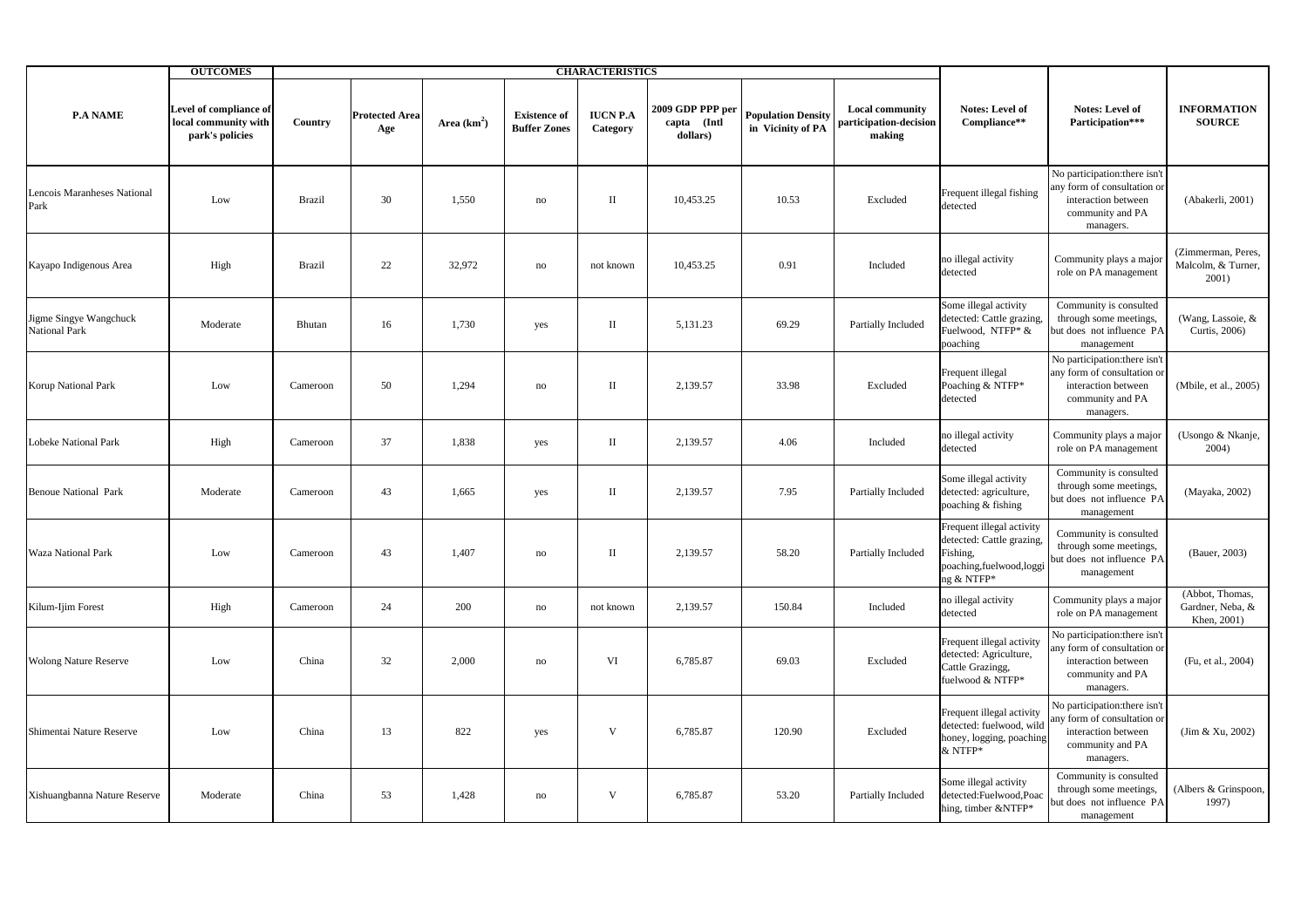|                                           | <b>OUTCOMES</b>                                                   |           |                              |               |                                            | <b>CHARACTERISTICS</b>      |                                             |                                                |                                                            |                                                                                                                  |                                                                                                                      |                                       |
|-------------------------------------------|-------------------------------------------------------------------|-----------|------------------------------|---------------|--------------------------------------------|-----------------------------|---------------------------------------------|------------------------------------------------|------------------------------------------------------------|------------------------------------------------------------------------------------------------------------------|----------------------------------------------------------------------------------------------------------------------|---------------------------------------|
| <b>P.A NAME</b>                           | Level of compliance of<br>local community with<br>park's policies | Country   | <b>Protected Area</b><br>Age | Area $(km^2)$ | <b>Existence of</b><br><b>Buffer Zones</b> | <b>IUCN P.A</b><br>Category | 2009 GDP PPP per<br>capta (Intl<br>dollars) | <b>Population Density</b><br>in Vicinity of PA | <b>Local community</b><br>participation-decision<br>making | <b>Notes: Level of</b><br>Compliance**                                                                           | <b>Notes: Level of</b><br>Participation***                                                                           | <b>INFORMATION</b><br><b>SOURCE</b>   |
| Machalilla National Park                  | Low                                                               | Ecuador   | 32                           | 750           | no                                         | $\rm II$                    | 7,573.13                                    | 38.97                                          | Excluded                                                   | Frequent illegal activity<br>detected: Agriculture,<br>Cattle grazing & Fishing                                  | No participation: there isn't<br>any form of consultation or<br>interaction between<br>community and PA<br>managers. | (Fiallo & Jacobson,<br>1995)          |
| <b>St Katherine Protectorate</b>          | High                                                              | Egypt     | 23                           | 4,712         | no                                         | VI                          | 6,105.91                                    | 4.51                                           | Included                                                   | no illegal activity<br>detected                                                                                  | Community plays a major<br>role on PA management                                                                     | (Grainger, 2003)                      |
| Nanda Devi Biosphere Reserve              | Low                                                               | India     | 23                           | 2,236         | yes                                        | not known                   | 3,039.48                                    | 31.38                                          | <b>Partially Included</b>                                  | no illegal activity<br>mentioned on article but<br>locals are extremely<br>dissatisfied with PA's<br>managemnet. | Passive: community is<br>consulted but does not<br>influence PA management                                           | (Maikhuri, S., & Rao,<br>2001)        |
| Rajaji National Park                      | Low                                                               | India     | 28                           | 820           | no                                         | $\rm II$                    | 3,039.48                                    | 615.66                                         | Excluded                                                   | Frequent illegal activity<br>detected: Cattle grazing,<br>fuelwood & NTFP*                                       | No participation: there isn't<br>any form of consultation or<br>interaction between<br>community and PA<br>managers. | (Ogra, 2009)                          |
| Kalakad Mundanthurai Tiger<br>Reserve     | Moderate                                                          | India     | 35                           | 900           | yes                                        | IV                          | 3,039.48                                    | 565.29                                         | Partially Included                                         | Some illegal activity<br>detected: Cattle grazing,<br>fuelwood & NTFP*                                           | Community is consulted<br>through some meetings,<br>but does not influence PA Puyravaud, & Davidar,<br>management    | (Arjunan, Holmes,<br>2006)            |
| <b>Gir National Park</b>                  | Low                                                               | India     | 31                           | 1,265         | no                                         | $\mathbf{I}$                | 3,039.48                                    | 231.35                                         | <b>Partially Included</b>                                  | Frequent illegal activity<br>detected: Cattle grazing,<br>fuelwood & NTFP*                                       | Community is consulted<br>through some meetings,<br>but does not influence PA<br>management                          | (Mukherjee & Borad,<br>2004)          |
| Sariska tiger Reserve                     | Moderate                                                          | India     | 56                           | 492           | no                                         | IV                          | 3,039.48                                    | 400.59                                         | Excluded                                                   | Some illegal activity<br>detected: Agriculture,<br>Cattle grazing, Fuelwood<br>$&$ NTFP*                         | No participation: there isn't<br>any form of consultation or<br>interaction between<br>community and PA<br>managers. | (Sekhar, 2003)                        |
| Tadoba Andahari Tiger Reserve             | Low                                                               | India     | 18                           | 625           | yes                                        | $\mathbf{I}$                | 3,039.48                                    | 153.33                                         | Excluded                                                   | Frequent illegal activity<br>detected: Cattle grazing,<br>fuelwood & NTFP*                                       | No participation: there isn't<br>any form of consultation or<br>interaction between<br>community and PA<br>managers. | (Nagendra, Pareeth, &<br>Ghate, 2006) |
| <b>Barisan I Nature Reserve</b>           | Low                                                               | Indonesia | 91                           | 740           | no                                         | VI                          | 4,155.45                                    | 465.43                                         | Excluded                                                   | Frequent illegal activity<br>detected: Poaching,<br>logging & NTFP*                                              | No participation: there isn't<br>any form of consultation or<br>interaction between<br>community and PA<br>managers. | (Yonariza & Webb,<br>2007)            |
| Nairobi National Park                     | Low                                                               | Kenya     | 65                           | 117           | no                                         | $\mathbf{I}$                | 1,614.07                                    | 2,495.16                                       | Excluded                                                   | Frequent illegal activity<br>detected: Agriculture,<br>cattle grazing &<br>poaching                              | No participation: there isn't<br>any form of consultation or<br>interaction between<br>community and PA<br>managers. | (Akama, Lant, &<br>Burnett, 1995)     |
| Tsavo National Park (East &<br>West part) | Low                                                               | Kenya     | 63                           | 20,812        | no                                         | $\mathop{\rm II}$           | 1,614.07                                    | 11.66                                          | Excluded                                                   | Frequent illegal activity<br>detected: Agriculture,<br>cattle grazing &<br>poaching                              | No participation: there isn't<br>any form of consultation or<br>interaction between<br>community and PA<br>managers. | (Akama, Lant, &<br>Burnett, 1995)     |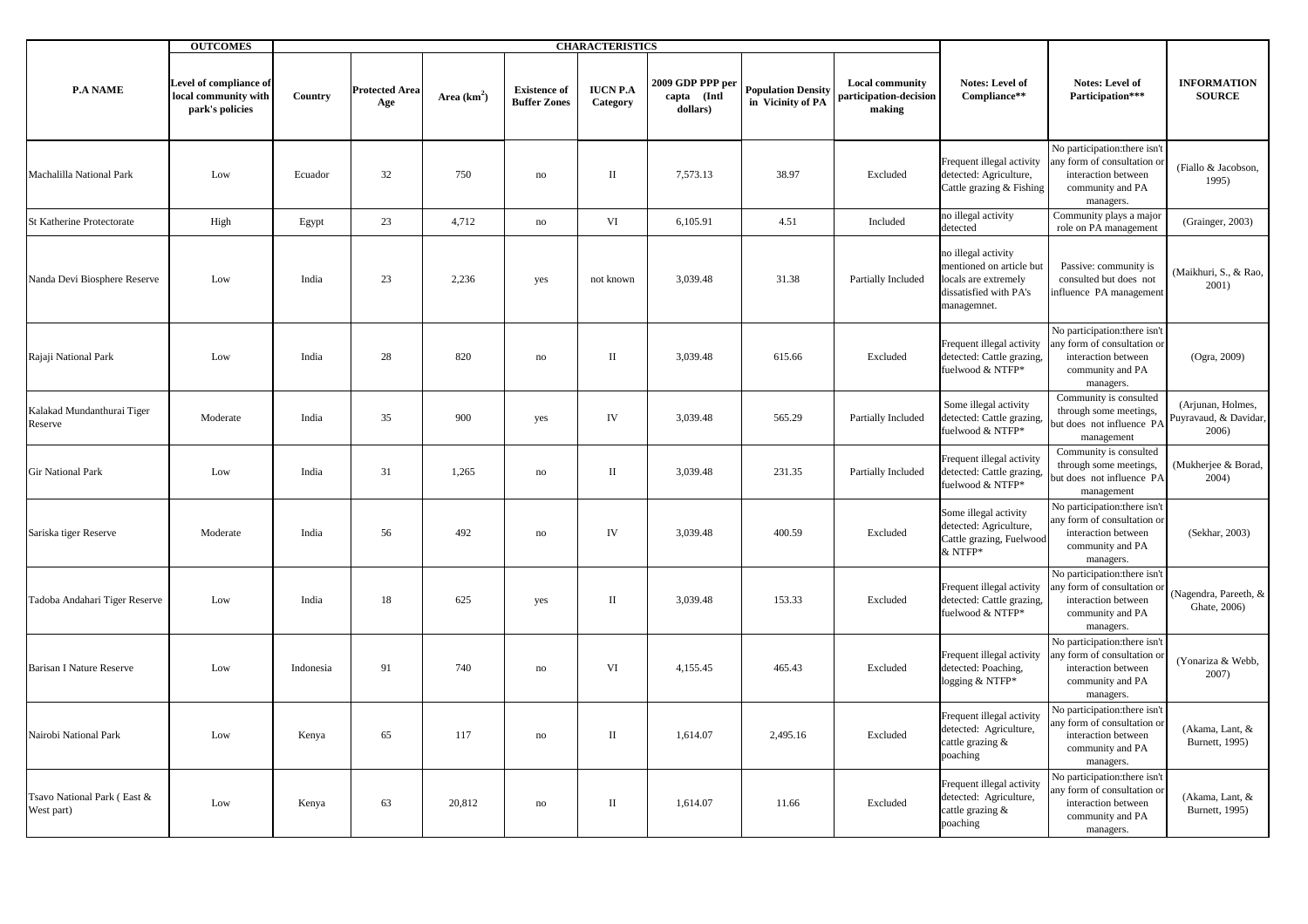|                                    | <b>OUTCOMES</b>                                                   |                |                              |               |                                            | <b>CHARACTERISTICS</b>      |                                             |                                                |                                                            |                                                                                                                  |                                                                                                                      |                                                                       |
|------------------------------------|-------------------------------------------------------------------|----------------|------------------------------|---------------|--------------------------------------------|-----------------------------|---------------------------------------------|------------------------------------------------|------------------------------------------------------------|------------------------------------------------------------------------------------------------------------------|----------------------------------------------------------------------------------------------------------------------|-----------------------------------------------------------------------|
| <b>P.A NAME</b>                    | Level of compliance of<br>local community with<br>park's policies | <b>Country</b> | <b>Protected Area</b><br>Age | Area $(km^2)$ | <b>Existence of</b><br><b>Buffer Zones</b> | <b>IUCN P.A</b><br>Category | 2009 GDP PPP per<br>capta (Intl<br>dollars) | <b>Population Density</b><br>in Vicinity of PA | <b>Local community</b><br>participation-decision<br>making | <b>Notes: Level of</b><br>Compliance**                                                                           | <b>Notes: Level of</b><br>Participation***                                                                           | <b>INFORMATION</b><br><b>SOURCE</b>                                   |
| <b>Masoala National Park</b>       | Moderate                                                          | Madagascar     | 14                           | 2,204         | yes                                        | $\rm II$                    | 944.95                                      | 37.03                                          | Partially Included                                         | Some illegal activity<br>detected: poaching,<br>fuelwood, logging &<br>NTFP*                                     | Community is consulted<br>through some meetings,<br>but does not influence PA<br>management                          | (Ormsby & Kaplin,<br>2005)                                            |
| Mantadia National Park             | Low                                                               | Madagascar     | 22                           | 154           | yes                                        | $\rm II$                    | 944.95                                      | 28.04                                          | Excluded                                                   | Frequent illegal activity<br>detected: Agriculture,<br>timber, fuelwood $\&$<br>NTFP*                            | No participation: there isn't<br>any form of consultation or<br>interaction between<br>community and PA<br>managers. | (Shyamsundar, 1996)                                                   |
| <b>Kasungu National Park</b>       | Low                                                               | Malawi         | 41                           | 2,316         | no                                         | $\rm II$                    | 790.15                                      | 31.94                                          | Excluded                                                   | Frequent illegal activity<br>detected: fuelwood.<br>NTFP*, cattle grazing<br>and agriculture,<br>poaching        | No participation: there isn't<br>any form of consultation or<br>interaction between<br>community and PA<br>managers. | (Mkanda & Munthali,<br>1994)                                          |
| <b>Batang Ai National Park</b>     | High                                                              | Malaysia       | 20                           | 251           | no                                         | $\mathbf{I}$                | 13,733.30                                   | 6.74                                           | Included                                                   | no illegal activity<br>detected                                                                                  | Community plays a major<br>role on PA management                                                                     | (Horowitz, 1998)                                                      |
| Otoch Ma'ax Yetel Kooh<br>(OMYK)   | Moderate                                                          | Mexico         | 9                            | 53            | no                                         | VI                          | 13,681.32                                   | 12.51                                          | <b>Partially Included</b>                                  | no illegal activity<br>mentioned on article but<br>locals are not completely<br>satisfied with PA<br>management. | Community is consulted<br>through some meetings,<br>but does not influence PA<br>management                          | (Garcia-Frapolli,<br>Ramos-Fernandes,<br>Galicia, & Serrano,<br>2009) |
| Los Tuxtlas Biosphere Reserve      | Low                                                               | Mexico         | 13                           | 1,551         | yes                                        | VI                          | 13,681.32                                   | 89.63                                          | Excluded                                                   | Frequent illegal activity<br>detected: Agriculture,<br>Cattle grazing                                            | No participation: there isn't<br>any form of consultation or<br>interaction between<br>community and PA<br>managers. | (Durand & Lazos,<br>2008)                                             |
| Calakmul Biosphere Reserve         | Low                                                               | Mexico         | 22                           | 7,231         | yes                                        | VI                          | 13,681.32                                   | 10.33                                          | Excluded                                                   | Frequent illegal activity<br>detected: Swidden<br>Agriculture & Cattle<br>grazing                                | No participation: there isn't<br>any form of consultation or<br>interaction between<br>community and PA<br>managers. | (Garcia-Frapolli,<br>Ramos-Fernandes,<br>Galicia, & Serrano,<br>2009) |
| <b>Maputo Elephant Reserve</b>     | Low                                                               | Mozambique     | 42                           | 900           | no                                         | IV                          | 954.04                                      | 12.73                                          | Excluded                                                   | Frequent illegal activity<br>detected: Agriculture,<br>Hunting, Fishing, fuel<br>wood & NTFP*                    | No participation: there isn't<br>any form of consultation or<br>interaction between<br>community and PA<br>managers. | (De Boer & Baquete,<br>1998)                                          |
| Alaugndaw Kathapa National<br>Park | Moderate                                                          | Myanmar        | 27                           | 1,606         | yes                                        | $\mathbf{I}$                | 1,199.74                                    | 54.83                                          | Excluded                                                   | Some illegal activity<br>detected: Cattle grazing,<br>timber, fuelwood $\&$<br>NTFP*                             | No participation: there isn't<br>any form of consultation or<br>interaction between<br>community and PA<br>managers. | (Allendorf, et al., 2006)                                             |
| <b>Chatthin Wildlife Sanctuary</b> | Low                                                               | Myanmar        | 70                           | 269           | yes                                        | $\rm III$                   | 1,199.74                                    | 65.51                                          | Excluded                                                   | Frequent illegal activity<br>detected: fuelwood &<br>NTFP*                                                       | No participation: there isn't<br>any form of consultation or<br>interaction between<br>community and PA<br>managers. | (Allendorf, et al., 2006)                                             |
| Htamanthi wildlife Sanctuary       | Moderate                                                          | Myanmar        | 37                           | 2,150         | no                                         | $\rm III$                   | 1,199.74                                    | 10.58                                          | Excluded                                                   | Some illegact activity<br>detected: fuelwood &<br>NTFP*                                                          | No participation: there isn't<br>any form of consultation or<br>interaction between<br>community and PA<br>managers. | (Allendorf, et al., 2006)                                             |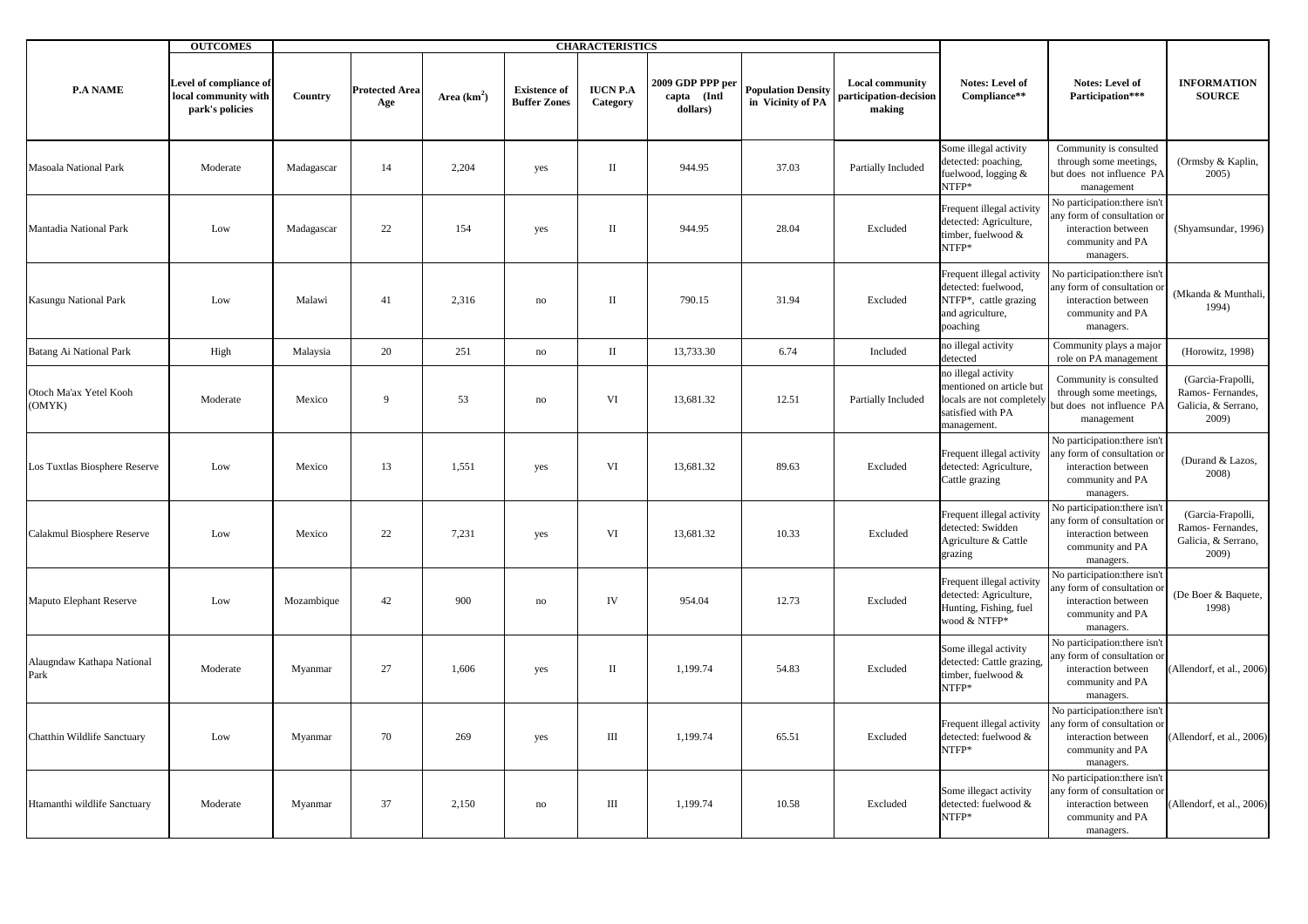|                                                                             | <b>OUTCOMES</b>                                                   |              |                              |               |                                            | <b>CHARACTERISTICS</b>      |                                             |                                                |                                                            |                                                                                                                  |                                                                                                                      |                                                                          |
|-----------------------------------------------------------------------------|-------------------------------------------------------------------|--------------|------------------------------|---------------|--------------------------------------------|-----------------------------|---------------------------------------------|------------------------------------------------|------------------------------------------------------------|------------------------------------------------------------------------------------------------------------------|----------------------------------------------------------------------------------------------------------------------|--------------------------------------------------------------------------|
| <b>P.A NAME</b>                                                             | Level of compliance of<br>local community with<br>park's policies | Country      | <b>Protected Area</b><br>Age | Area $(km^2)$ | <b>Existence of</b><br><b>Buffer Zones</b> | <b>IUCN P.A</b><br>Category | 2009 GDP PPP per<br>capta (Intl<br>dollars) | <b>Population Density</b><br>in Vicinity of PA | <b>Local community</b><br>participation-decision<br>making | <b>Notes: Level of</b><br>Compliance**                                                                           | <b>Notes:</b> Level of<br>Participation***                                                                           | <b>INFORMATION</b><br><b>SOURCE</b>                                      |
| Royal Chitwan National Park<br>(RCNP)                                       | Moderate                                                          | Nepal        | 38                           | 932           | yes                                        | $\mathop{\mathrm{II}}$      | 1,215.26                                    | 322.50                                         | Partially Included                                         | Some illegal activity<br>detected: poaching,<br>fishing, logging,<br>fuelwood & NTFP*                            | Community is consulted<br>through some meetings,<br>but does not influence PA<br>management                          | (Straede & Treue,<br>2006)                                               |
| Royal Bardia National Park                                                  | Moderate                                                          | Nepal        | 35                           | 968           | yes                                        | $\rm II$                    | 1,215.26                                    | 229.74                                         | <b>Partially Included</b>                                  | Some illegal activity<br>detected: fuelwood.<br>timber & NTFP*                                                   | Community is consulted<br>through some meetings,<br>but does not influence PA<br>management                          | (Baral & Heinen,<br>2007) and (Allendorf,<br>Smith, & Anderson,<br>2007) |
| Annapurna Conservation Area                                                 | High                                                              | Nepal        | 19                           | 7,629         | no                                         | <b>VI</b>                   | 1,215.26                                    | 75.26                                          | Included                                                   | no illegal activity<br>detected                                                                                  | Community plays a major<br>role on PA management                                                                     | (Bajracharya, Furley,<br>& Newton, 2006)                                 |
| Royal Suklaphanta Wildlife<br>Reserve                                       | Moderate                                                          | Nepal        | 35                           | 305           | yes                                        | IV                          | 1,215.26                                    | 308.17                                         | <b>Partially Included</b>                                  | Some illegal activity<br>detected: fuelwood.<br>timber & NTFP*                                                   | Community is consulted<br>through some meetings,<br>but does not influence PA<br>management                          | (Baral & Heinen,<br>2007)                                                |
| <b>Makalu Baurun Conservation</b><br>Area                                   | Moderate                                                          | Nepal        | 19                           | 830           | yes                                        | <b>VI</b>                   | 1,215.26                                    | 49.26                                          | Partially Included                                         | Some illegal activity<br>detected: Cattle grazing,<br>fuelwood, timber,<br>poaching & NTFP*                      | Community is consulted<br>through some meetings,<br>but does not influence PA<br>management                          | (Mehta & Kellert,<br>1998)                                               |
| <b>Cross River National Park</b>                                            | Low                                                               | Nigeria      | 20                           | 8,000         | yes                                        | $\mathbf{I}$                | 2,274.12                                    | 60.38                                          | Excluded                                                   | Frequent illegal activity<br>detected: fishing,<br>hunting, fuelwood &<br><b>NTFP</b>                            | No participation: there isn't<br>any form of consultation or<br>interaction between<br>community and PA<br>managers. | (Ite & Adams, 2000)                                                      |
| Rajah Sikatuna Protected<br>Landscape                                       | Low                                                               | Philippines  | 11                           | 110           | yes                                        | $\mathbf{V}$                | 3,515.74                                    | 243.38                                         | Excluded                                                   | Frequent illegal activity<br>detected: Agriculture,<br>poaching, logging and<br>NTFP*                            | No participation: there isn't<br>any form of consultation or<br>interaction between<br>community and PA<br>managers. | (Lynagh & Urich,<br>2002)                                                |
| <b>Kruger National Park</b>                                                 | Moderate                                                          | South Africa | 85                           | 9,150         | no                                         | not known                   | 10,237.99                                   | 21.76                                          | <b>Partially Included</b>                                  | no illegal activity<br>mentioned on article but<br>locals are not completely<br>satisfied with PA<br>management. | Community is consulted<br>through some meetings,<br>but does not influence PA<br>management                          | (Anthony, 2007)                                                          |
| Greater St Lucia Wetland<br><b>Nature Reserve</b>                           | Moderate                                                          | South Africa | 116                          | 2,133         | no                                         | $\rm II$                    | 10,237.99                                   | 41.70                                          | Partially Included                                         | no illegal activity<br>mentioned on article but<br>locals are not completely<br>satisfied with PA<br>management. | Community is consulted<br>through some meetings,<br>but does not influence PA<br>management                          | (Picard, 2003)                                                           |
| Tsitsikamma National park<br>(including the terrestrial and<br>marine park) | Low                                                               | South Africa | 11                           | 298           | no                                         | $\mathop{\mathrm{II}}$      | 10,237.99                                   | 17.21                                          | Excluded                                                   | Frequent illegal activity<br>detected: Fishing &<br>Poaching                                                     | No participation: there isn't<br>any form of consultation or<br>interaction between<br>community and PA<br>managers. | (Watts & Faasen,<br>2009)                                                |
| Wu-Wei-Kang Wildlife Refuge<br>(WWK)                                        | High                                                              | Taiwan       | 18                           |               | no                                         | not known                   | 31,769.78                                   | 180.10                                         | Included                                                   | no illegal activity<br>detected                                                                                  | Community plays a major<br>role on PA management                                                                     | (Lu, Chou, & Yuan,<br>2005)                                              |
| Serengeti National Park                                                     | Moderate                                                          | Tanzania     | 60                           | 14,763        | no                                         | $\mathop{\mathrm{II}}$      | 1,340.91                                    | 50.75                                          | Partially Included                                         | Some illegal activity<br>detected: Cattle grazing                                                                | Community is consulted<br>through some meetings,<br>but does not influence PA<br>management                          | (Kaltenborn,<br>Nyahongo, Kidegesho,<br>& Haaland, 2008)                 |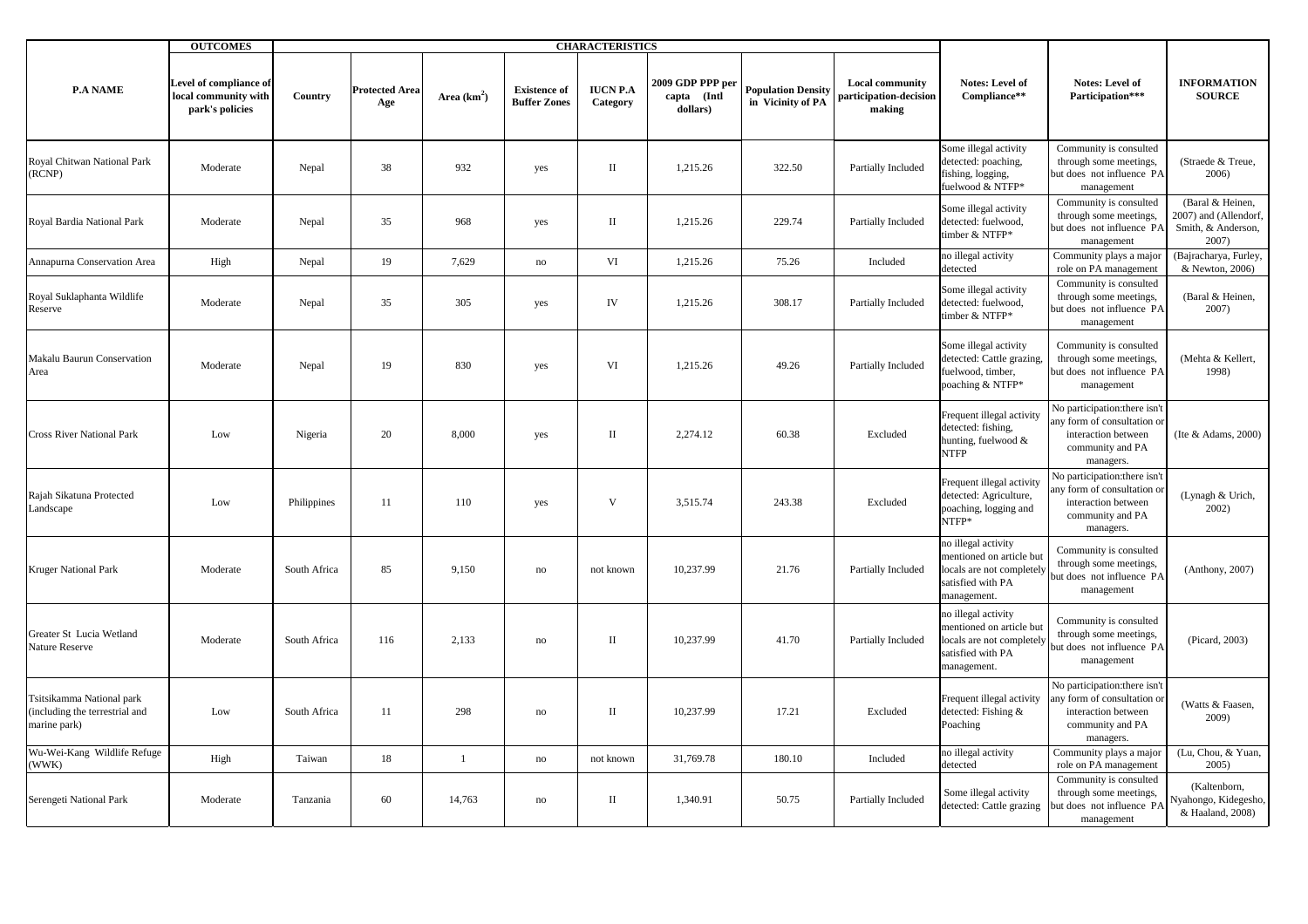|                                                                             | <b>OUTCOMES</b>                                                   |                |                              |               |                                            | <b>CHARACTERISTICS</b>      |                                             |                                                |                                                            |                                                                                                                  |                                                                                                                      |                                                             |
|-----------------------------------------------------------------------------|-------------------------------------------------------------------|----------------|------------------------------|---------------|--------------------------------------------|-----------------------------|---------------------------------------------|------------------------------------------------|------------------------------------------------------------|------------------------------------------------------------------------------------------------------------------|----------------------------------------------------------------------------------------------------------------------|-------------------------------------------------------------|
| <b>P.A NAME</b>                                                             | Level of compliance of<br>local community with<br>park's policies | <b>Country</b> | <b>Protected Area</b><br>Age | Area $(km^2)$ | <b>Existence of</b><br><b>Buffer Zones</b> | <b>IUCN P.A</b><br>Category | 2009 GDP PPP per<br>capta (Intl<br>dollars) | <b>Population Density</b><br>in Vicinity of PA | <b>Local community</b><br>participation-decision<br>making | <b>Notes: Level of</b><br>Compliance**                                                                           | <b>Notes: Level of</b><br>Participation***                                                                           | <b>INFORMATION</b><br><b>SOURCE</b>                         |
| <b>Selous Game Reserve</b>                                                  | Moderate                                                          | Tanzania       | 106                          | 44,000        | yes                                        | IV                          | 1,340.91                                    | 15.90                                          | Partially Included                                         | no illegal activity<br>mentioned on article but<br>locals are not completely<br>satisfied with PA<br>management. | Community is consulted<br>through some meetings,<br>but does not influence PA<br>management                          | (Gillingham & Lee,<br>2003)                                 |
| <b>Katavi National Park</b>                                                 | Moderate                                                          | Tanzania       | 37                           | 4,471         | no                                         | $\mathbf{I}$                | 1,340.91                                    | 12.49                                          | Partially Included                                         | Some illegal activity<br>detected: Logging &<br>Fuelwood                                                         | Community is consulted<br>through some meetings,<br>but does not influence PA<br>management                          | (Holmes, 2003)                                              |
| Khao Yai National Park                                                      | Moderate                                                          | Thailand       | 49                           | 2,185         | no                                         | $\mathbf{I}$                | 8,488.69                                    | 87.12                                          | Excluded                                                   | Some illegal activity<br>detected: Agriculture,<br>Fuelwood, logging<br>&NTFP*                                   | No participation: there isn't<br>any form of consultation or<br>interaction between<br>community and PA<br>managers. | (Albers & Grinspoon,<br>1997)                               |
| Kibale National Park                                                        | Low                                                               | Uganda         | 20                           | 766           | no                                         | $\rm II$                    | 1,210.42                                    | 197.89                                         | Excluded                                                   | no illegal activity<br>mentioned but locals are<br>extremely dissatisfied<br>with park's managemnet.             | No participation: there isn't<br>any form of consultation or<br>interaction between<br>community and PA<br>managers. | (Lepp & Holland,<br>2006)                                   |
| Kibale Association for Rural and<br><b>Economic Development</b><br>(KAFRED) | High                                                              | Uganda         | 17                           | not known     | no                                         | not known                   | 1,210.42                                    | 281.00                                         | Included                                                   | no illegal activity<br>detected                                                                                  | Community plays a major<br>role on PA management                                                                     | (Lepp & Holland,<br>2006)                                   |
| Lake Mburo National Park                                                    | Low                                                               | Uganda         | 29                           | 370           | no                                         | $\mathbf{I}$                | 1,210.42                                    | 81.34                                          | Partially Included                                         | Frequent illegal activity<br>detected: Agriculture,<br>Cattle grazing &<br>Poaching                              | Community is consulted<br>through some meetings,<br>but does not influence PA<br>management                          | (Infield & Namara,<br>2001)                                 |
| Bwindi Impenetrable National<br>Park                                        | High                                                              | Uganda         | 20                           | 327           | no                                         | $\mathbf{I}$                | 1,210.42                                    | 212.86                                         | Included                                                   | no illegal activity<br>detected                                                                                  | Community plays a major<br>role on PA management                                                                     | (Hamilton,<br>Cunningham,<br>Byarugaba, & Kayanja,<br>2000) |
| Mgahinga Gorila National Park                                               | High                                                              | Uganda         | 81                           | 38            | no                                         | $\mathop{\mathrm{II}}$      | 1,210.42                                    | 484.67                                         | Partially Included                                         | no illegal activity<br>detected                                                                                  | Community is consulted<br>through some meetings,<br>but does not influence PA<br>management                          | (Adams & Infield,<br>2001)                                  |
| <b>Phong Dien Nature Reserve</b>                                            | Low                                                               | Vietnam        | 10                           | 414           | no                                         | not known                   | 2,941.67                                    | 45.65                                          | Excluded                                                   | Frequent illegal activity<br>detected: NTFP*,<br>Timber & Poaching                                               | No participation: there isn't<br>any form of consultation or<br>interaction between<br>community and PA<br>managers. | (Boissiere, Sheil,<br>Basuki, Wan, & Le,<br>2009)           |
| Gonarezhou National Park                                                    | Low                                                               | Zimbabwe       | 36                           | 5,053         | no                                         | $\mathop{\mathrm{II}}$      | 394.30                                      | 16.91                                          | Excluded                                                   | Frequent illegal activity<br>detected: Agriculture,<br>poaching & Cattle<br>grazing                              | No participation: there isn't<br>any form of consultation or<br>interaction between<br>community and PA<br>managers. | (Mombeshora & Le<br>Bel, 2009)                              |

NTFP\*: Non Timber Forest Product

\*\* Frequency and type of illegal activity detected on PA case studies

\*\*\* Level of community participation specified on PA case studies